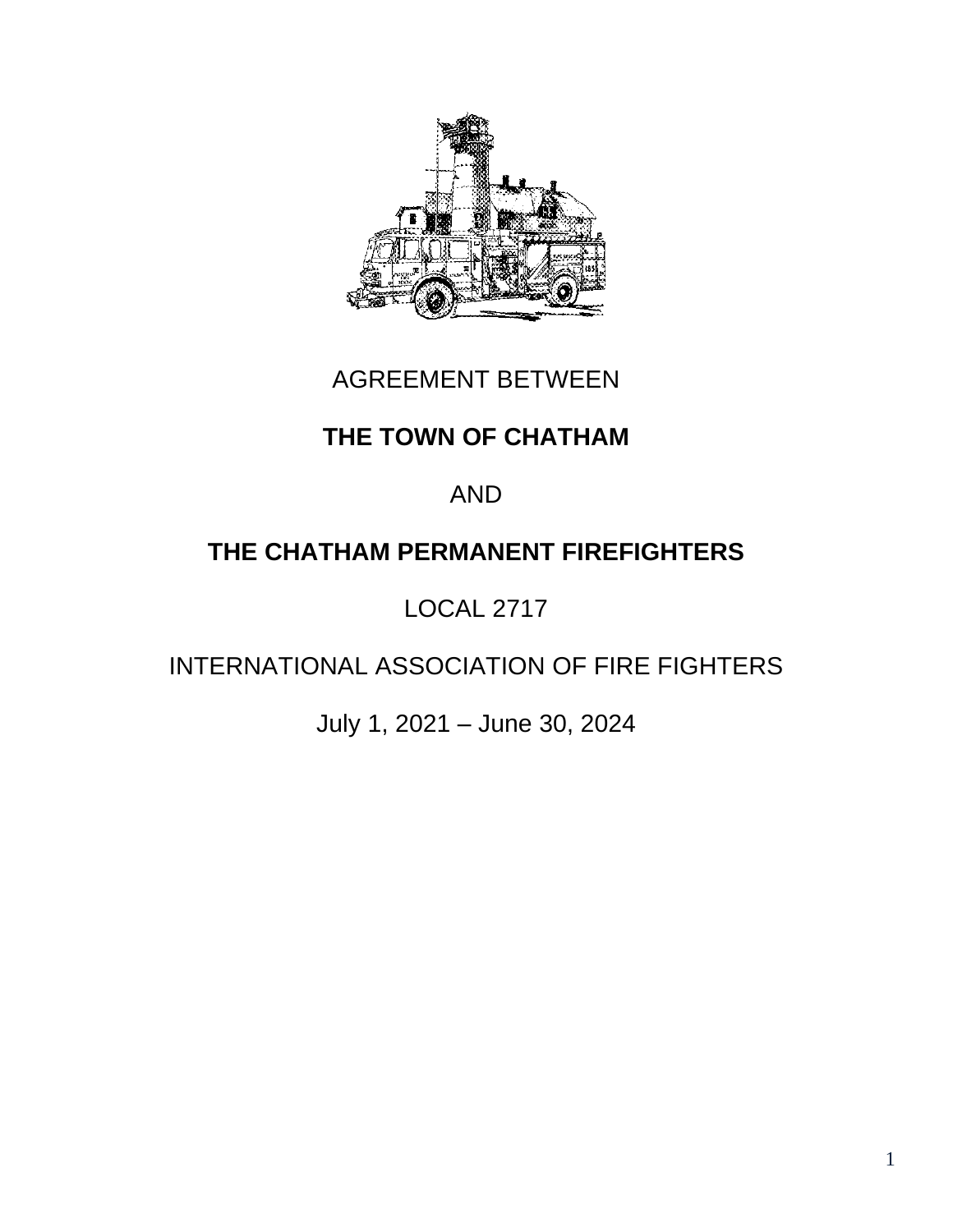| Court & Jury Duty, Safety & Maintenance, Vacancies & Promotions, Details, Personnel |  |
|-------------------------------------------------------------------------------------|--|
| Evaluations, AIDS & Hep B Testing, Captain's Meetings, Fitness & Wellness Program   |  |
|                                                                                     |  |
|                                                                                     |  |
|                                                                                     |  |
|                                                                                     |  |
|                                                                                     |  |
|                                                                                     |  |
|                                                                                     |  |

### TABLE OF CONTENTS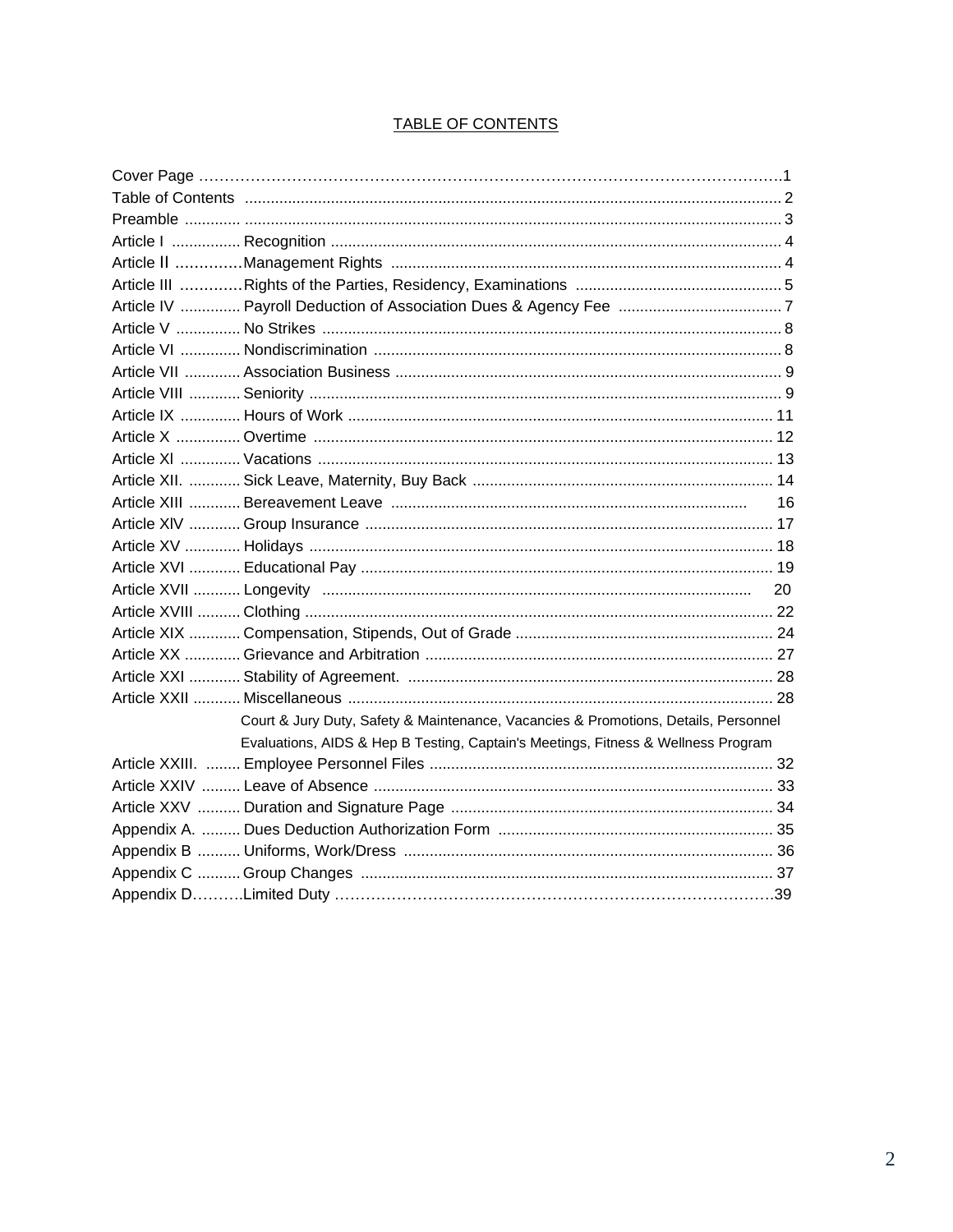#### **PREAMBLE**

The Town of Chatham (hereinafter the "Employer" or the "Town") and the Chatham Permanent Fire Fighters Association, IAFF Local 2712 (hereinafter the "Association" or the "Union"), in order to increase efficiency in the Chatham Fire Department, to maintain the existing harmonious relationship between the Chatham Fire Department and its employees, to promote morale, rights, well-being, and sincerity of the Chatham Fire Department, the Town of Chatham, and the Chatham Permanent Fire Fighters Association hereby agree as follows:

The individual members of the Chatham Fire Department are to regard themselves as public employees and are to be governed by the highest ideals of honor and integrity in all their public and personal conduct in order that they may merit the respect and confidence of the general public.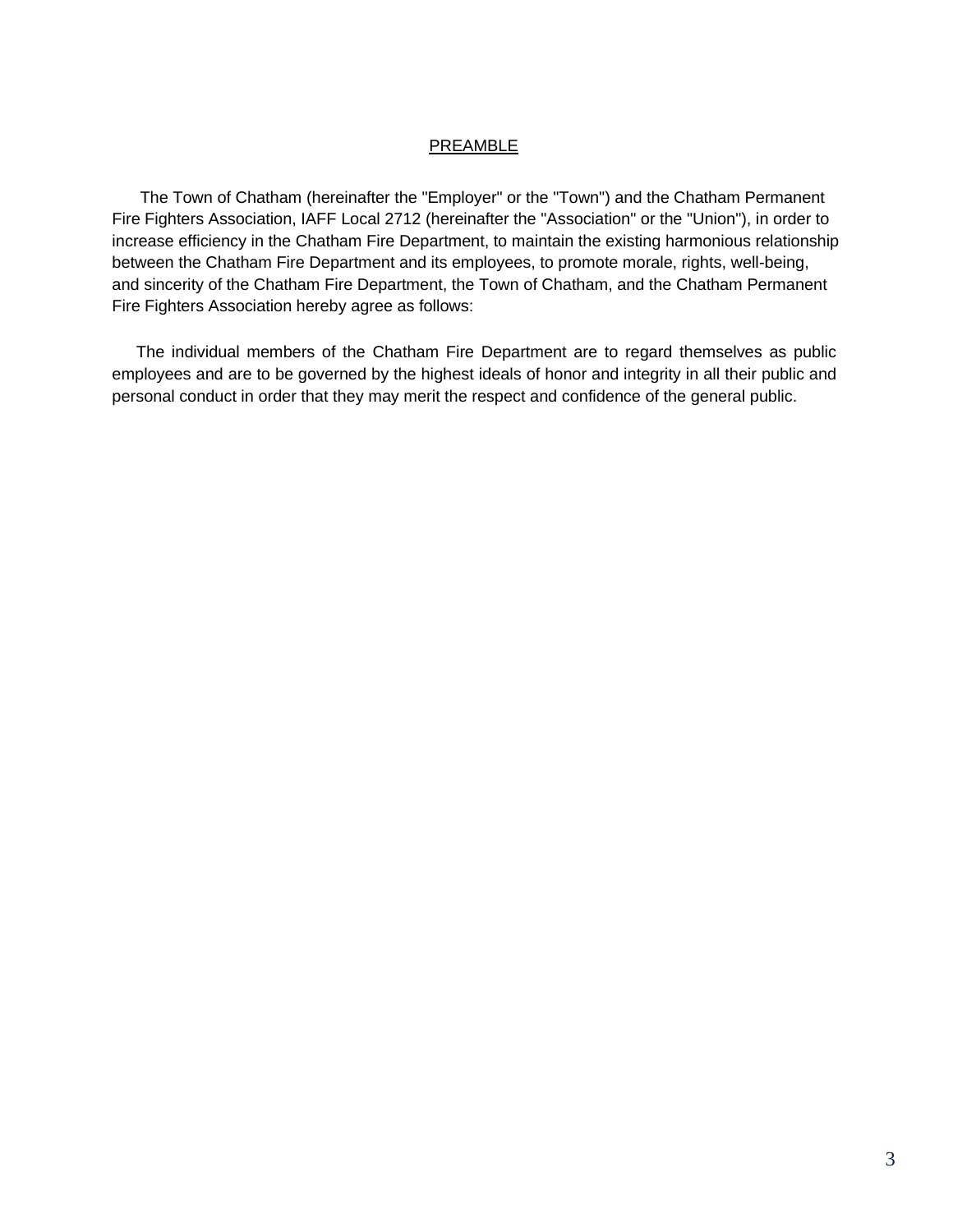## **ARTICLE I RECOGNITION**

The Town of Chatham recognizes the Chatham Permanent Fire Fighters Association, I.A.F.F. Local 2712, as the sole bargaining agent for all permanent full time employees of the Fire Department in all positions of Firefighter EMT, Firefighter-Paramedic, Fire Inspector, EMS Captain, Lieutenant EMT, Lieutenant-Paramedic, Captain-EMT, and Captain-Paramedic, excluding the Chief and Deputy Chief of the Fire Department, civilian employees, and all other employees, for the purpose of collective bargaining relative to wages, hours, and other conditions of employment.

## **ARTICLE II MANAGEMENT RIGHTS**

Section 1. Subject to the express provisions of this Agreement, the Town and its Selectmen and Fire Chief shall retain the right and authority to manage the operations of the Fire Department, including but not limited to, the right to direct and supervise the work force and determine the size of the work force; the right to hire, assign, transfer, promote, demote, layoff, discipline and discharge employees; the right to determine the methods, means, processes, and personnel by which operations are to be conducted; to establish new job classifications and duties; to determine policy not inconsistent with the terms of the Agreement, including Article IX, and Massachusetts General Laws Chapter 150E.

Section 2. The Fire Chief may adopt reasonable rules and regulations for the operation of the Department and conduct of its employees not inconsistent with the provisions of the Agreement. In the event of a conflict between an express provision of this Agreement and a Department rule or regulation, the Agreement shall prevail to the extent of said conflict, as provided by General Laws, Chapter 150E, Section 7.

Section 3. This Agreement shall in no way restrict or limit the Town's ability to use call firefighters as it sees fit in the best interests of the Town as long as not in conflict with the provisions of this Agreement.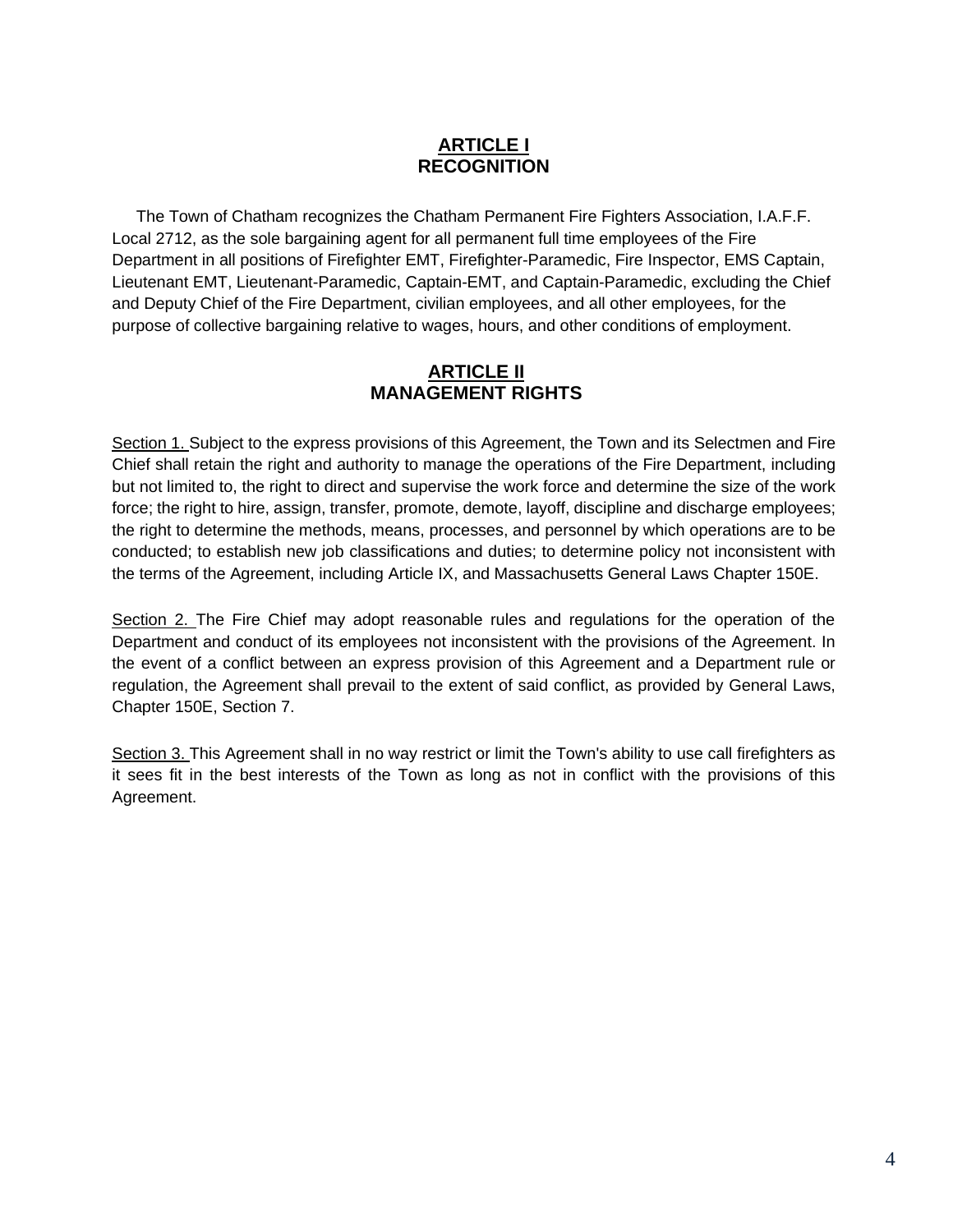### **ARTICLE III RIGHTS OF PARTIES**

Section 1. Employees shall have all of their wages and benefits established through the collective bargaining process, and all wages and benefits to which employees are entitled are expressed in this Agreement. Employees shall not be covered by provisions of the Town's personnel by-laws not contained herein, and to the extent of any conflict between a provision of this Agreement and a personnel by-law, the Agreement shall take precedence.

Section 2. Both parties to the Agreement agree that each had an opportunity to negotiate fully on all subjects of mandatory bargaining and that this Agreement is a complete expression of all commitments and understandings between the parties.

Section 3. - Any employee hired in a position covered by this Agreement must reside within the towns of Chatham, Harwich, Brewster, Orleans, or that portion of Dennis east of a line described by Route 134 and its extensions North to the Bay and South to the Ocean prior to completing his or her probation period. The Fire Chief may grant an exception to this residency requirement where a hardship exists. The Town will permit a total of three (3) personnel within the bargaining unit to reside outside of this residency area, as far west as the Cape Cod Canal, at any given time. Preference for this process will be granted to the next three new hires starting July 1, 2021. The three new employees will have one year from their date of hire to choose to reside outside of the residency area. If the three new employees do not choose to reside outside of the residency area or they have not decided within the year, the opportunity will be available to the rest of the bargaining unit.

Section 4. Bulletin Boards. The Town shall provide the Association with bulletin board space at the Fire Department for the posting of notices concerning union business and activities

Section 5. - Examinations. The Town may require an employee physical at any time in writing. Where such a physical is required by a Town-designated physician, the Town shall pay the costs thereof. The examining physician shall advise the Town as to whether, in his/her opinion, the applicant is physically qualified to perform the duties of the position. The examining physician's report shall be confidential and a copy of same shall be maintained in the employee's file. No medical records will be released without the written approval of the employee.

The Town may require a psychological examination of an employee when there is reasonable cause for such an examination. Such an examination may be utilized to determine if an employee is fit to continue on duty or fit to return to duty and may be utilized to determine the cause and extent of a claim of psychological injury on duty. To request such an examination, the Town shall furnish the employee and the Union representative a letter directing such examination. The letter shall contain a statement of the specific facts believed by the Town to constitute the reasonable cause for the examination and a statement of the purpose of the examination. The examination will not be scheduled sooner than two full business days after the notice is served on both the employee and the Union representative.

The examination will be conducted at the Town's expense by a psychiatrist selected by the Town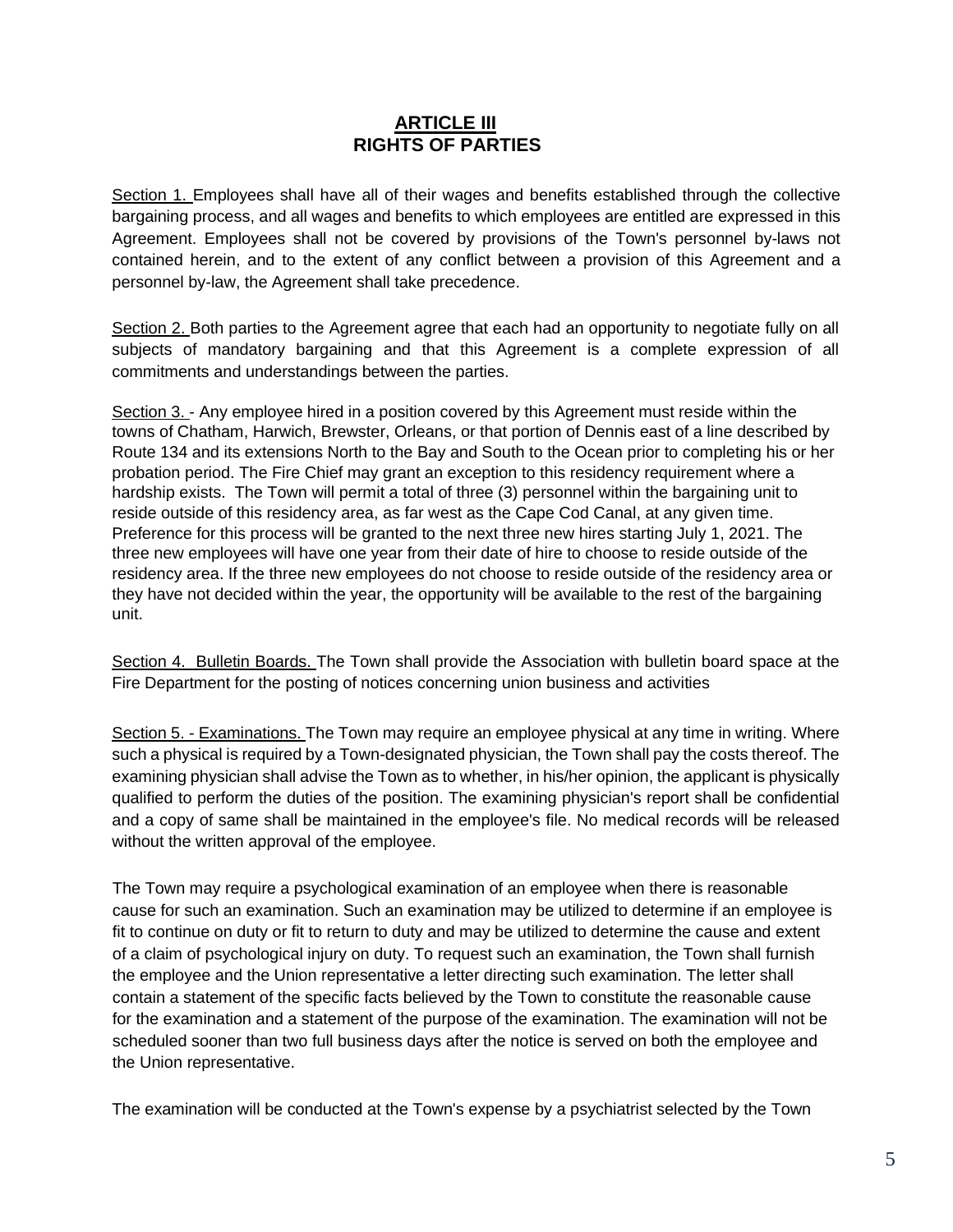subject to veto by the Union. The psychiatrist will be requested to provide a summary opinion (without detailed personal information about the employee) as to the employee's fitness for duty or as to the cause and extent of a psychological injury or illness. The opinion will be marked "Confidential" and will be kept in a sealed envelope in the employee's personnel file.

Section 6. - Rules and Regulations. All employees will be provided with a current copy of Department rules and regulations and shall sign a receipt and therefore be responsible for knowledge of the contents thereof. As revisions and/or additions are made to the rules and regulations, the changes shall be posted in the Department copy of rules and regulations and signed by each employee.

#### Section 7.

A. All employees covered by this Agreement must maintain their certification as Emergency Medical Technicians from year to year as a condition of continued employment.

B. All employees covered by this Agreement who were employed after July 1, 1986 shall be, at the time of employment, a certified Emergency Medical Technician (Ambulance/Basic, Intermediate, or Paramedic).

C. In all cases, new employees (as outlined in subparagraph B) hired at the rank of firefighter shall be required to become a certified Paramedic as directed by the Chief of Department, and further, they shall be required to maintain their Paramedic certification from year to year as a condition of continued employment.

D. The requirements as set forth in subparagraph C of this section shall be on a quota system for Paramedics based on a.) the best interest of the Town of Chatham; b.) Paramedic burnout; and c.) an excess number of personnel trained to the Paramedic level leading to the inability of said personnel to retain current in skill level.

E. Failure on the part of the employee to gain or maintain his or her certification (as outlined above) for any reason shall result in termination, and employees so terminated shall be considered dismissed for just cause and shall not have access to grievance and arbitration.

F. In case of demonstrated need, such as when an employee suffers physical, emotional, or mental symptoms from, as an example, Critical Incident Stress, said employee will be temporarily excused from the provisions of Subparagraph C for a period of no more than six (6) months. During this period, said employee will be required to seek counseling through the Critical Incident Stress Team of the Cape & Islands Emergency Services or a mutually acceptable equivalent. Said employee's status will be reviewed at the end of said six (6) month period by the Chief and may be extended up to the end of his/her two (2) year certification period. In granting an extension, the Chief will take into account a written evaluation of the employee's condition by the Critical Incident Stress Team or its equivalent.

An employee who does not receive exemption from subparagraph C may appeal the decision of the Chief as set forth per Article XX. It is understood that the decision of the Chief in granting or not granting the requested exemption shall be based upon various factors, including but not limited to maintaining a minimum of one paramedic per group for a total of four paramedics, the factors specified in paragraph D, and the Town's need to increase the minimum paramedic number.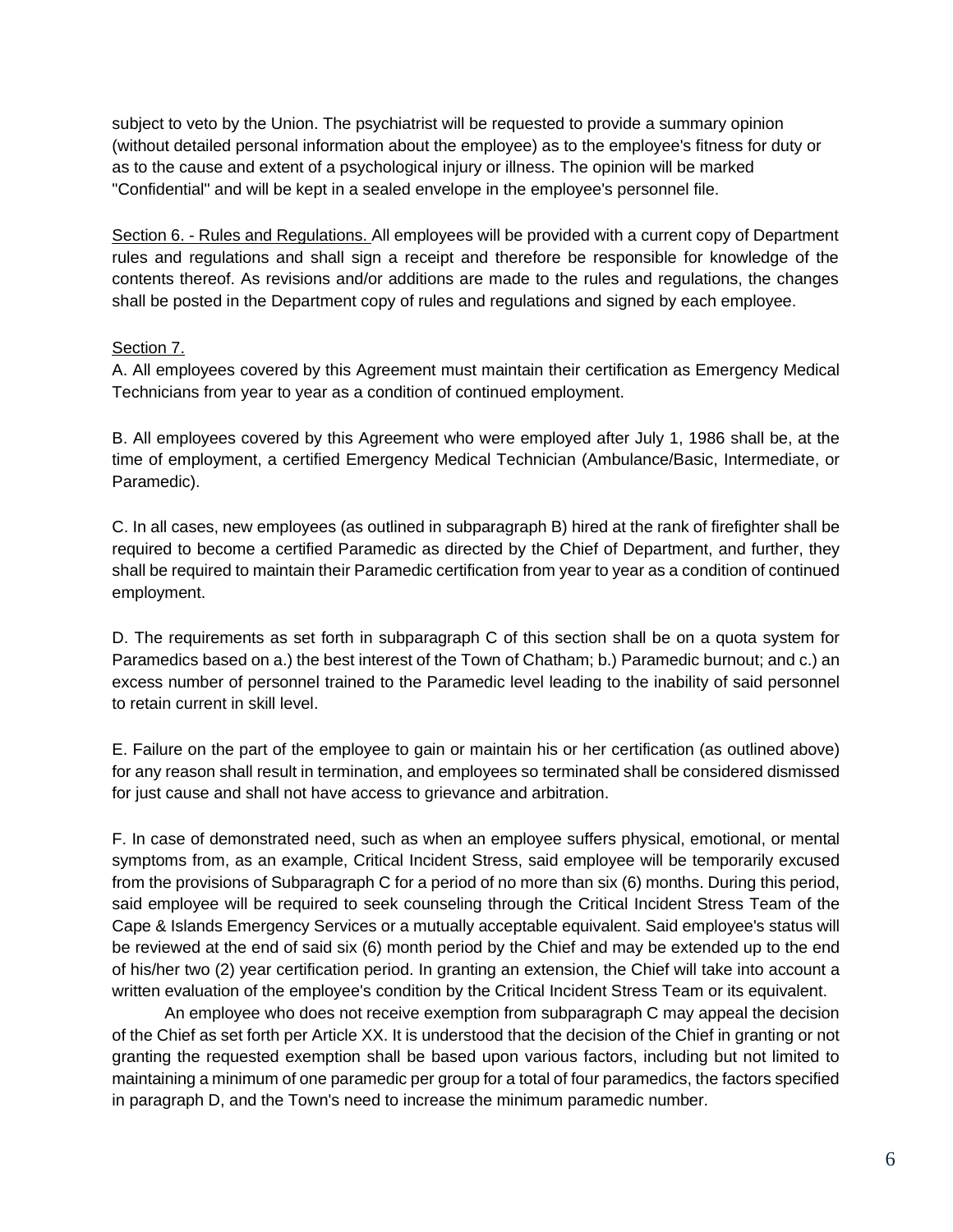G. Dispatch responsibilities will be transferred to Barnstable County Sheriff's Communication Center. Dispatch language will be removed from job descriptions once transition goes into effect. This transition will not decrease current staffing practices.

## **ARTICLE IV PAYROLL DEDUCTION OF ASSOCIATION DUES**

Section 1. Pursuant to the provisions of General Laws, Chapter 180, Section 17A, Association dues shall be deducted by the Town monthly from the salary of each employee who executes and remits to the Town a form of authorization for payroll deduction of Union dues (Appendix A), as well as fees and/or other assessments. Remittance of the aggregate amount of dues shall be made to the Union Treasurer within thirty (30) days after the month in which the dues are deducted.

Section 2. Such authorization may be withdrawn by an employee by giving at least forty five (45) days notice, in writing, to both the Town and the Union Treasurer.

Section 3. The sum which represents such monthly Union dues and fees and/or assessments shall be certified to the Town Treasurer as constituting such by the Treasurer of the Association. If the sum once certified is changed, the amount deducted from the earnings of an employee who has authorized such deduction shall not be increased or decreased until thirty (30) days written notice of such change has been received by the Town Treasurer from the Treasurer of the Association.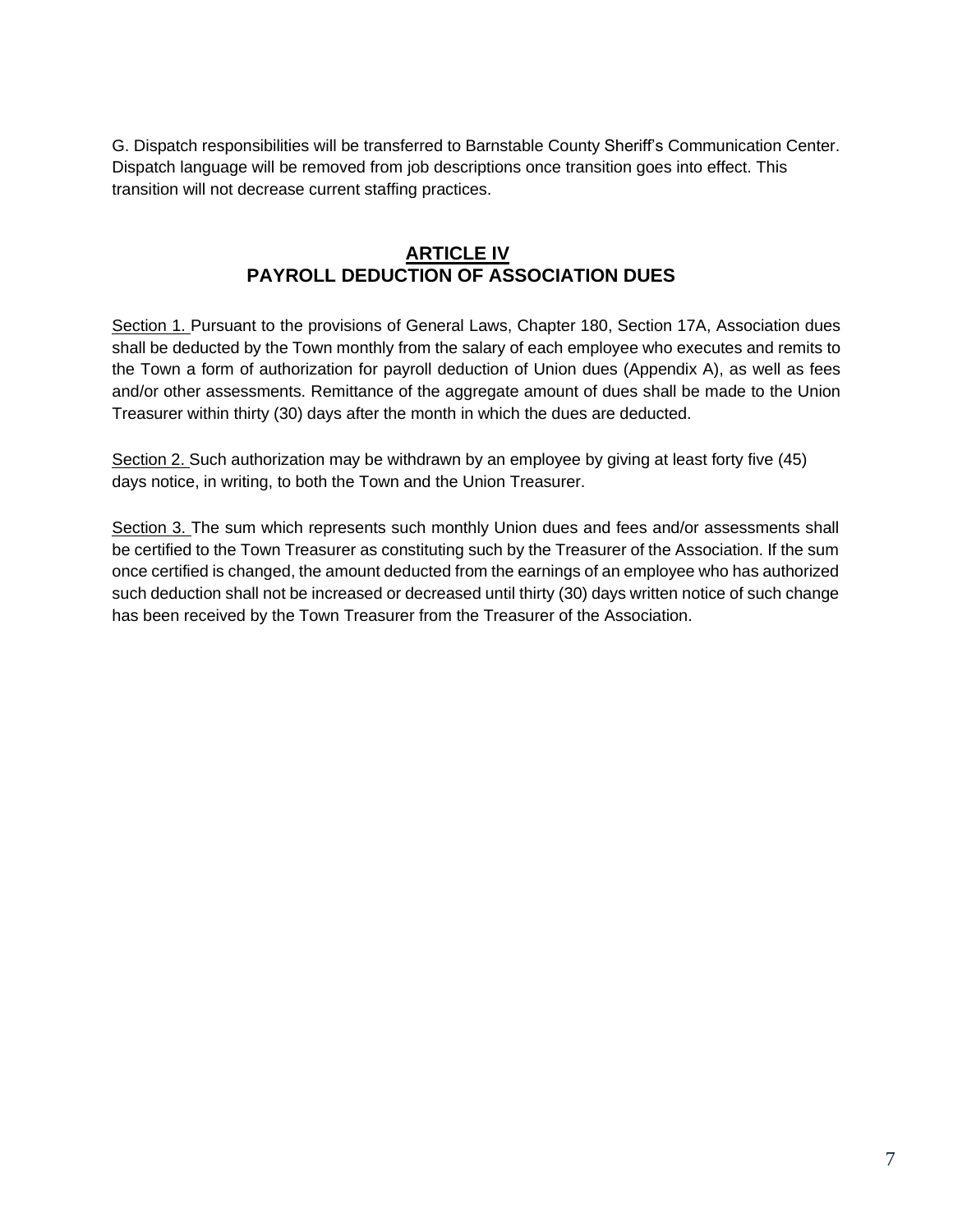## **ARTICLE V NO STRIKES**

Section 1. It shall be unlawful for any employee to engage in, induce, or encourage any strike, work stoppage, slowdown, or withholding of services by such employees. Any employees violating said provisions shall be subject to disciplinary action including discharge, subject to the provisions of this Agreement.

Section 2. The Association will not instigate or condone any such illegal action as specified in Section 1 and will take an official and public position advising employees that they are acting illegally and that said employees should return to work. Failure of the Association to act in accordance with this Section shall make it subject to liability for damages and/or costs which might arise as a result of violation of Section 1.

## **ARTICLE VI NONDISCRIMINATION**

The Town agrees not to discharge or discriminate in any way against employees for Association membership or activities. The Association agrees not to discriminate in any way against employees on account of non membership or non participation in Association activities. Neither party will discriminate against an employee on the basis of race, national origin, religion, sex, or age.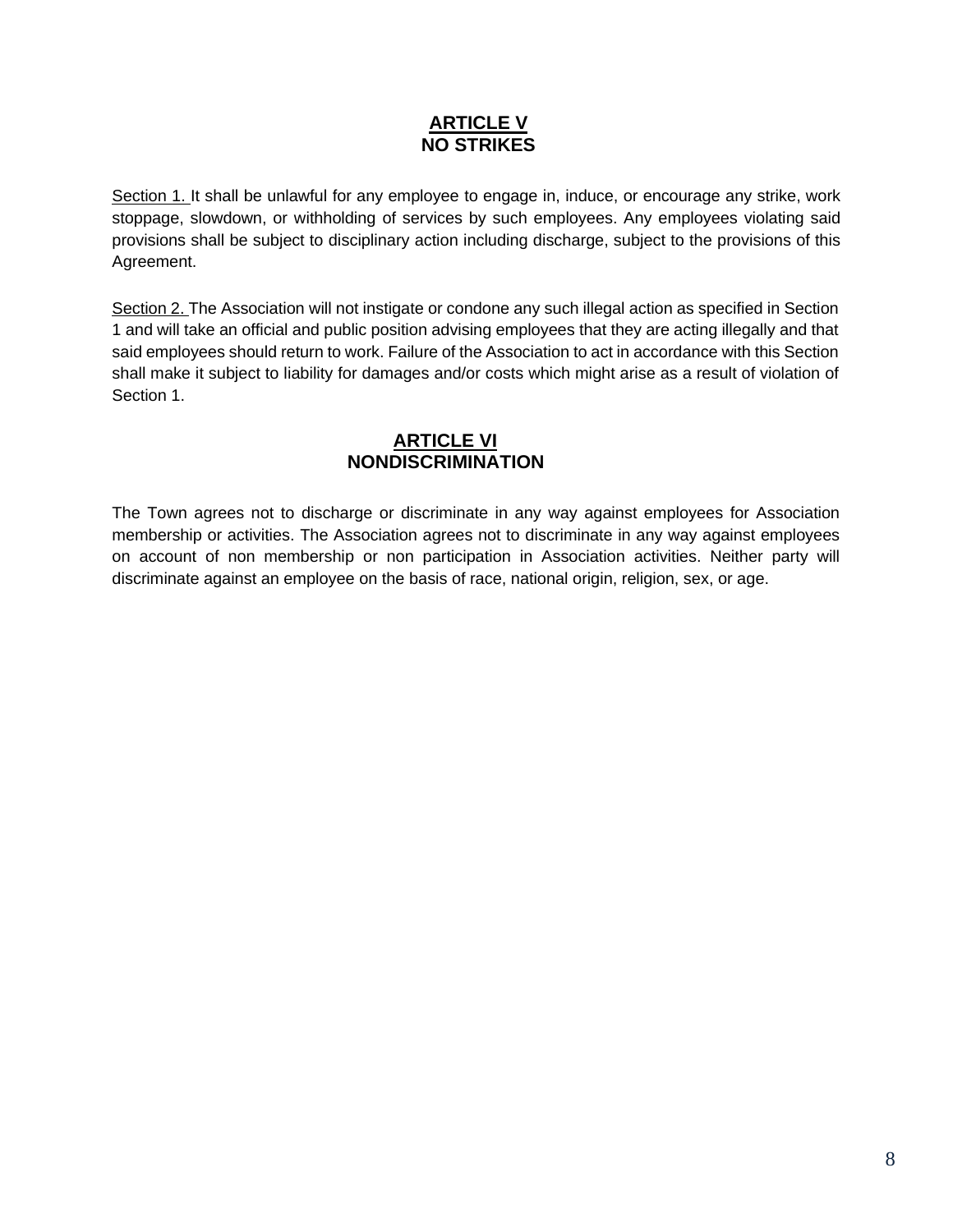## **ARTICLE VII ASSOCIATION BUSINESS**

Section 1. A total of four (4) days leave per contract year with pay may be used by the bargaining unit as a whole for the duration of this contract, for the purpose of attending the State or National conventions of the Professional Fire Fighters of Massachusetts or the International Association of Fire Fighters, respectively, or for attending educational conferences, or for attending business meetings of the Professional Fire Fighters of Massachusetts, provided that only one (1) employee may be off duty on anyone shift.

#### Section 2.

A. Two (2) members of the bargaining unit will be allowed time off with pay for purposes of attending negotiations for a new collective bargaining agreement, or to investigate charges against a member of the bargaining unit, or to represent a member of the bargaining unit at any hearing, board of inquiry, etc., where said member's on-duty schedule conflicts with the time set for said negotiations, hearing, etc.

B. This section shall not apply to members of the bargaining unit who are on duty as a result of accepting overtime for any reason or are on duty as a result of swapping duty time with another member of the bargaining unit.

## **ARTICLE VIII SENIORITY**

Section 1. The Chief shall maintain a seniority list, which list shall be brought up to date whenever additional personnel are appointed to the Fire Department. The seniority list shall be posted on the bulletin board each July 1. Any objections to the seniority list as posted shall be reported to the Chief within ten (10) days of such posting or it shall stand as approved and not be subject to grievance.

Section 2. Fire Department personnel shall be listed on the seniority list in the following order: Permanent firefighters first according to their date of permanent appointment to Chatham Fire Department. In the event permanent firefighters are appointed on the same date, then seniority shall be computed in accordance with prior service, if any, on the Chatham Fire Department. Any other same day appointment shall be resolved by a draw of lot conducted by the Chief.

Section 3. - Layoff In the event a layoff becomes necessary in the exclusive judgment of the Town, employees will be laid off on the basis of seniority. The employee with the least seniority will be laid off first. Employees so recalled will be returned with the same rank and at the same step placement they held at the time of layoff. Time of service for seniority and step raises will be interrupted for the period of the layoff.

Section 4. Seniority rights accrued to an employee under this Article shall be lost in the event of a break in service with the Town caused by anyone of the following:

A.Voluntary quit

B.Discharge for just cause

C. Absence from work on four (4) consecutive working days without notice to the Fire Chief.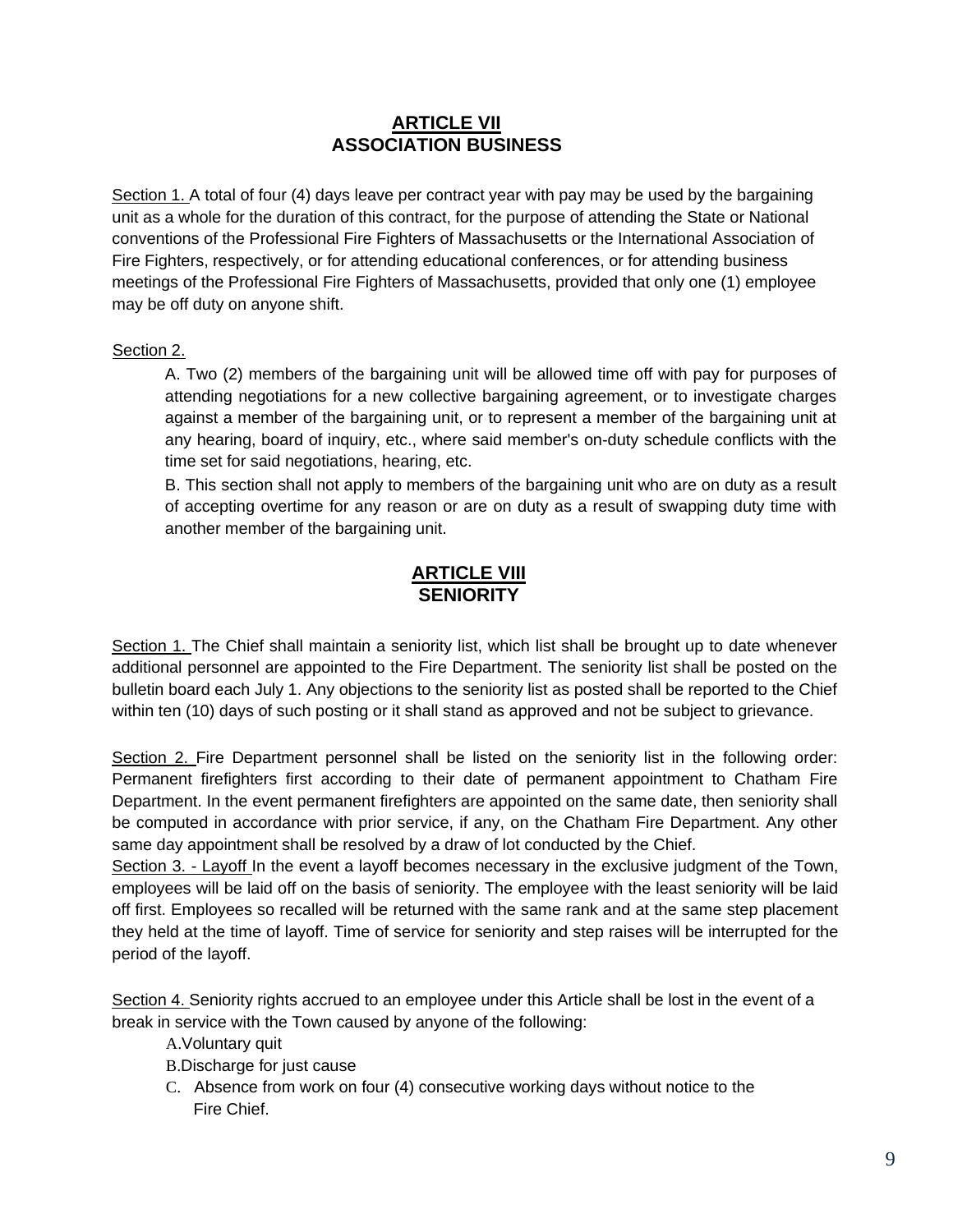D.Failure to return to work after the expiration of any leave of absence.

E.Layoff for lack of work or funding for more than twenty-four (24) months.

- F. Failure to return to work within fourteen (14) days after receipt of a Certified letter mailed to last known address of laid off employee requesting return to work. Fire Chief should be notified of intent to work upon receipt of said notice of recall.
- G. For employees who have been laid off for less than two months, failure to notify the Chief of his/her intent to return to work within seven (7) days of receipt of a certified letter mailed to the last known address of the employee and/or failure to return to work within fourteen (14) days after receipt of said letter.

For employees who have been laid off for a period of time of two (2) months or greater, failure to notify the Chief of his/her intent to return to work within seven (7) days of receipt of a certified letter mailed to the last known address of the employee, and/or failure to return to work within thirty (30) days of receipt of said letter.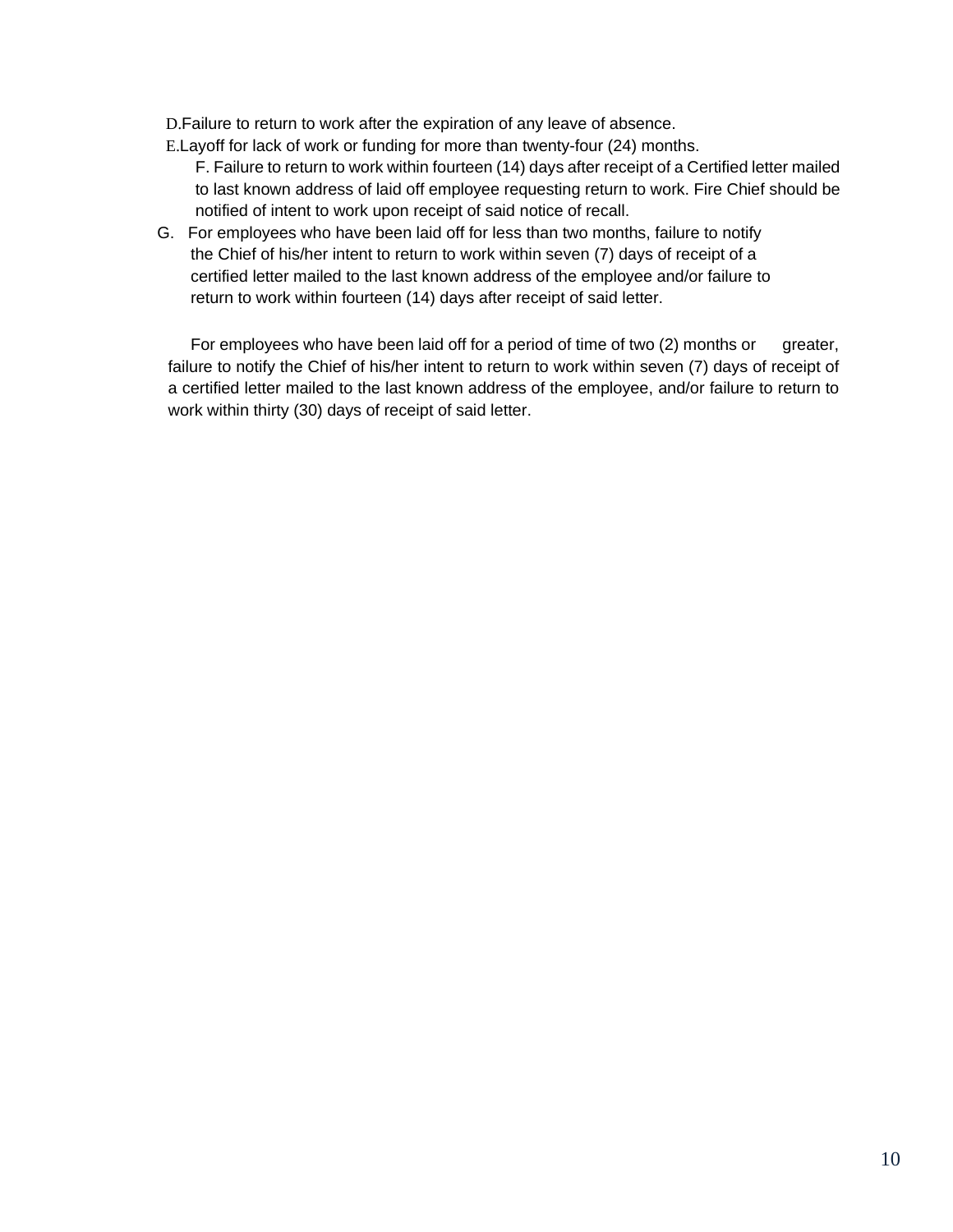## **ARTICLE IX HOURS OF WORK**

Section 1. The regular work schedule, shall be an average of forty-two (42) hours per week, except as noted in Section 3 of this Article. There shall be one (1) ten-hour day shift, followed by one (1) fourteen-hour night shift, followed by 24 hours off, followed by one (1) ten-hour day shift, followed by one (1) fourteen-hour night shift, followed by 120 hours off, for an average of forty-two (42) hours per week over an eight-week cycle.

Section 2. For the purposes of vacation, sick time, union days, and bereavement, time off shall consist of either a 10 hour day tour from 8:00 a.m. to 6:00 p.m. or a 14 hour night tour from 6:00 p.m. to 8:00 a.m.

Section 3. For the purposes of orientation training such as Fire Academy, Fire Fighter I & II classes, and in-house training, the Chief may temporarily assign new employees to a weekly schedule for whatever duration is necessary. For purposes of training other employees (not including classes or other activity for ALS and BLS recertification), the Chief may assign employees to a weekly schedule for no longer than two weeks, unless mutually agreed by the employee, the Union and the Town. The weekly schedule for any employee shall consist of five consecutive 8 hour days. An employee assigned to such a schedule shall receive two weeks written notice of the change. The notice shall set forth the days of the week, the hours of the day and the duration of the schedule. The employee shall receive overtime pay for hours worked outside the prescribed schedule. In cases of emergency such as terrorist threat or hurricane, the Chief may schedule the employees however he deems necessary for the duration of the emergency.

Section 4. Employees being transferred to a new Group shall receive two (2) weeks notice prior to said change except in emergency situations. Such transfers shall be carried out in accordance with Appendix C.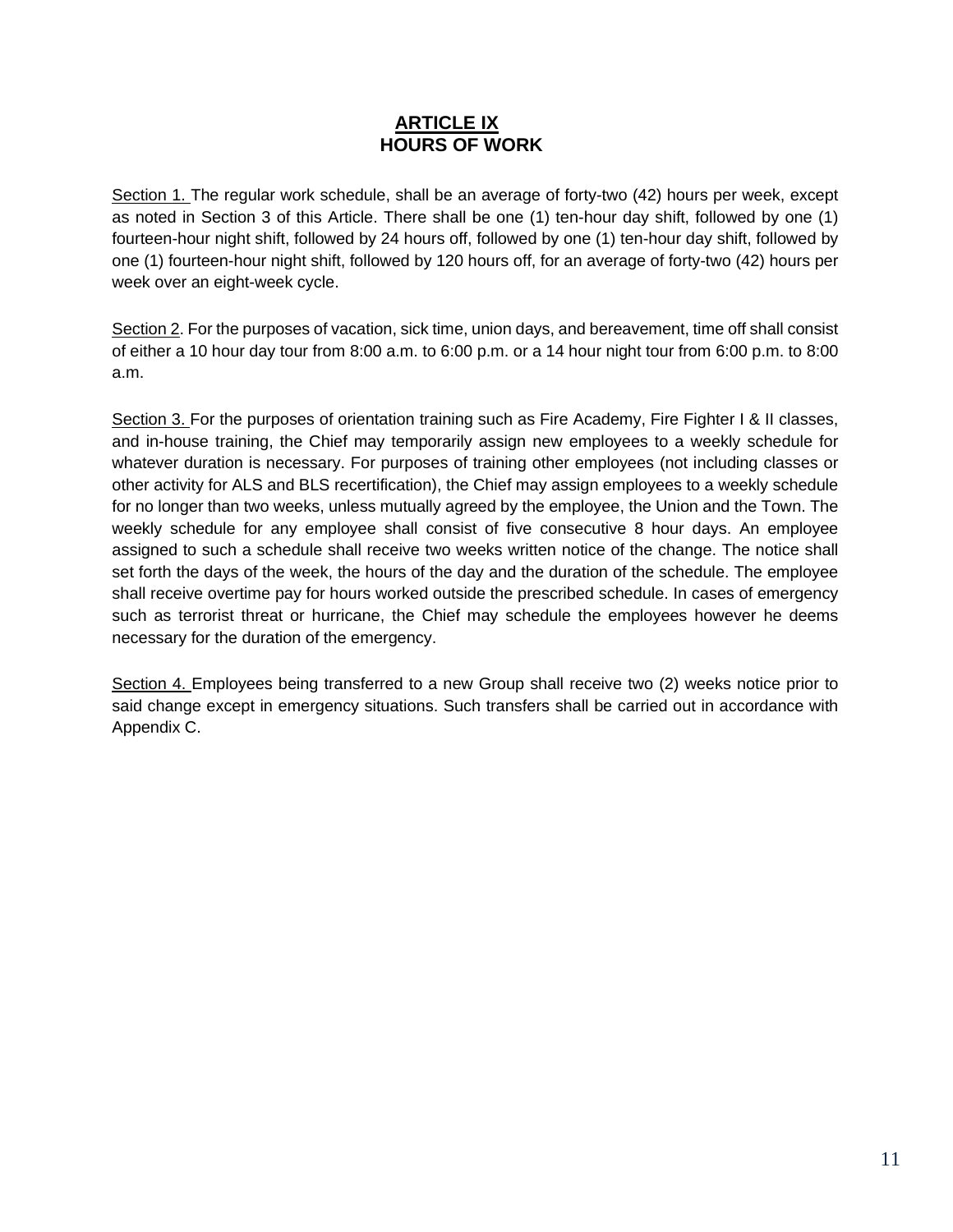## **ARTICLE X OVERTIME**

Section 1. Whenever any employee is assigned by the Chief (or is otherwise assigned in accordance with Department policy) to work in excess of his regularly assigned work week, he shall be paid for such overtime work at no less than one and one-half (1.5) times the regular hourly rate computed on the basis of one forty-second (1/42) of regular weekly compensation provided.

Section 2. - Holdovers In the event that bargaining unit employees are required to work overtime at the change of shifts, members will earn one hour of overtime for the first 60 minutes of holdover or fraction thereof and one hour of overtime for each subsequent hour of holdover or fraction thereof.

Section 3. - Call Backs In the event that bargaining unit employees are called in to return to work during scheduled time off, they shall receive a minimum of two (2) hours pay at the time-and-one-half rate, except that if called in within one (1) hour of shift starting time, they shall be paid overtime as outlined in subparagraph (A) below. One (1) additional hour shall be added to the minimum time for callback pay for a total of three (3) hours for incidents which begin between the hours of 2200-0400. This minimum shall apply to overtime related to callbacks only. Further, the minimum guarantee shall not apply to work beyond the regular quitting time.

Overtime on call backs, subject to the foregoing provisions of this section, shall be rounded off as follows:

A. Within one (1) hour of shift starting time: One hour of overtime will be paid for call backs within one hour to the start of a members scheduled shift.

Section 4. – Payment Payment of overtime moneys shall be provided on the same schedule as regularly scheduled pay.

Section 5. - Overtime The bargaining unit agrees to work with the Chief to develop work procedures which will serve to restrain or reduce overtime costs.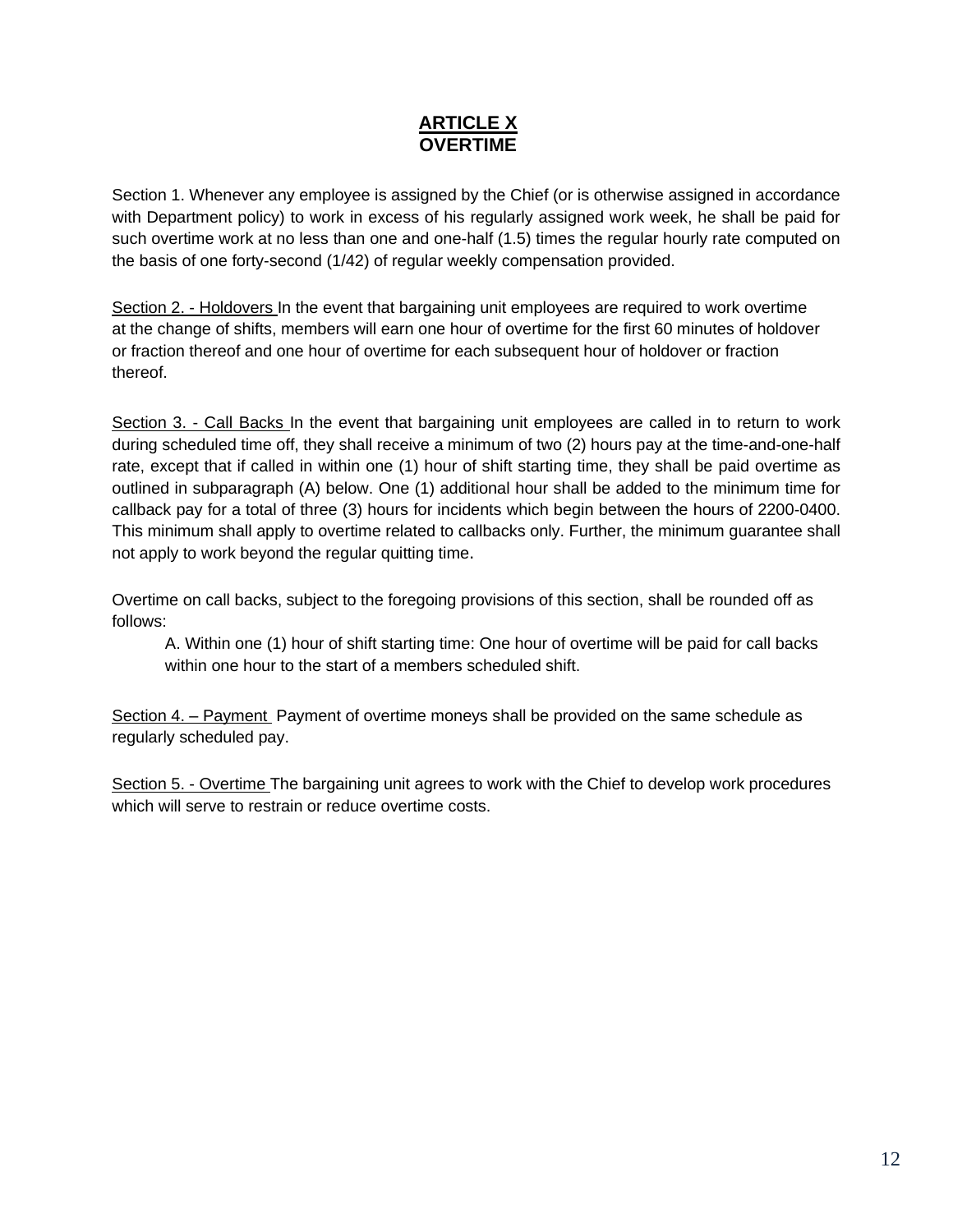## **ARTICLE XI VACATIONS**

Section I. Employees covered by this Agreement shall be granted vacation as follows:

After one (1) year of service, two (2) weeks. After five (5) years of service, three (3) weeks. After ten (10) years of service, four (4) weeks. After fifteen (15) years of service, five (5) weeks.

Section 2. Length of service for determining vacation entitlement shall be based upon an employee's anniversary date of employment. Vacations shall be scheduled between July 1 and the following June 30. One week of vacation shall include four (4) tours except for employees working five (5) day tours, Monday through Friday, for whom one (1) week of vacation shall include five (5) work tours. Employees with less than one (1) year of service on July 1 shall be entitled one (1) day of vacation for each month of continuous service up to a maximum of two (2) vacation weeks (eight (8) work tours).

Section 3. Upon termination of active employment through no fault or delinquency of the employee, the employee shall receive payment on a pro-rata basis equal to the amount of vacation pay he would have received had the termination not occurred. If termination is caused by death, such payment shall be made to the employee's estate.

Section 4. Scheduling of vacation is subject to approval by the Officer of the Shift. Only one employee shall be granted a single vacation tour on any given shift. Should the department increase by four (4) additional firefighters after July 1, 2021, the Town agrees that two employees shall be granted a vacation tour on any given shift. The granting of two vacations on any given shift will not apply to dates between June  $15<sup>th</sup>$  and September  $15<sup>th</sup>$  annually. Multiple requests shall be resolved on the order of receipt, and if received on the same date and time simultaneously, it shall be resolved by seniority.

Single vacation tours shall not be permitted on the Fourth of July or Labor Day holidays.

Section 5. Unused vacation may be carried over into the next vacation eligibility year not to exceed two (2) weeks.

Section 6. Employees who are eligible to earn a fifth week of vacation shall be able to receive a cash payment at the end of a Fiscal year for the unused fifth vacation week, or any portion thereof, if the employee chooses so in writing to the Fire Chief prior to June 1 of each Fiscal year.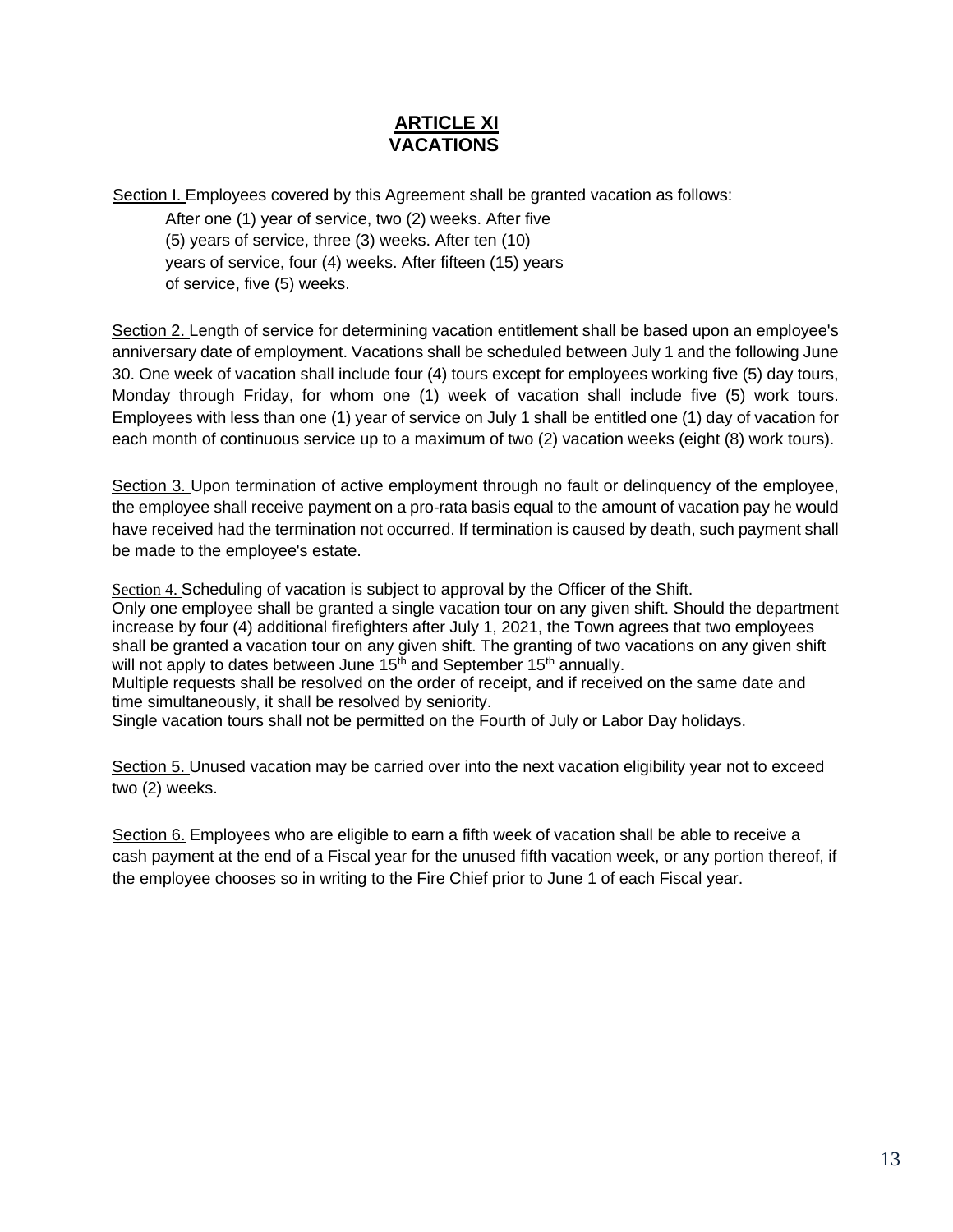## **ARTICLE XII SICK LEAVE**

Section 1. Each employee shall be credited with sick leave at a rate of one and one-fourth (1.25) days for each month of service to a maximum of one hundred sixty-five (165) days accumulation.

Section 2. Sick leave shall be used only for the necessary absence of an employee as a result of his own sickness or injury; provided however, should an emergency arise where it is necessary to provide care or transportation for a member of the immediate family (spouse or child), an employee may be excused from work and such time utilized will be charged to the employee's sick leave account to the nearest one-quarter shift.

Section 3. If a pattern of continuous sick leave abuse exists, of which the employee has been warned, the Town may take appropriate disciplinary action including, but not limited to, suspension or discharge.

Section 4. Employees shall provide notice of absence to the Chief or his designee of at least two (2) hours for the night shift, and not less than one (1) hour for the day shift in order to be eligible for paid sick leave. Bona fide cases of sudden illness or injury are exempt from these time limits.

Section 5. Notwithstanding any provision of this Agreement to the contrary, injuries arising out of and in the course of employment as a Town employee, which necessitates absence from work, shall not be charged to sick leave. The injured employee shall be placed on administrative leave pending an investigation and determination by the Chief of the Department. In cases where a determination is made that the injury was not a line of duty injury, the employee will be charged with sick time in lieu of administrative leave. In cases where a determination is made that the injury was a line of duty injury, the employee will be placed on 111 F, injured on duty leave, retroactive to the date of injury. The Town may require medical certification prior to payment of injured leave, and periodic medical evidence of incapacity may be required for continued payment. Any injury resulting out of employment shall be paid in accordance with General Laws, Chapter 41, Section IIIF, and any claims under said statute shall not be subject to the grievance and arbitration provisions of this Agreement.

Section 6. The Chief shall maintain a record of each employee's sick leave used and accumulated and shall post such record during July of each year on the Department Bulletin Board.

Section 7. - Sick Leave Bank Employees in the bargaining unit shall each contribute two (2) of their personal sick days on each July 1 into a sick leave bank to be administered by a sick leave committee consisting of two (2) members of the bargaining unit and the Fire Chief.

An employee who has exhausted all of his/her accumulated sick leave can make an application to the Committee for use of bank days in case of serious long term illness; however, employees who have not had personal sick leave days to contribute to the bank on July 1 shall not be eligible to draw from the bank in that fiscal year.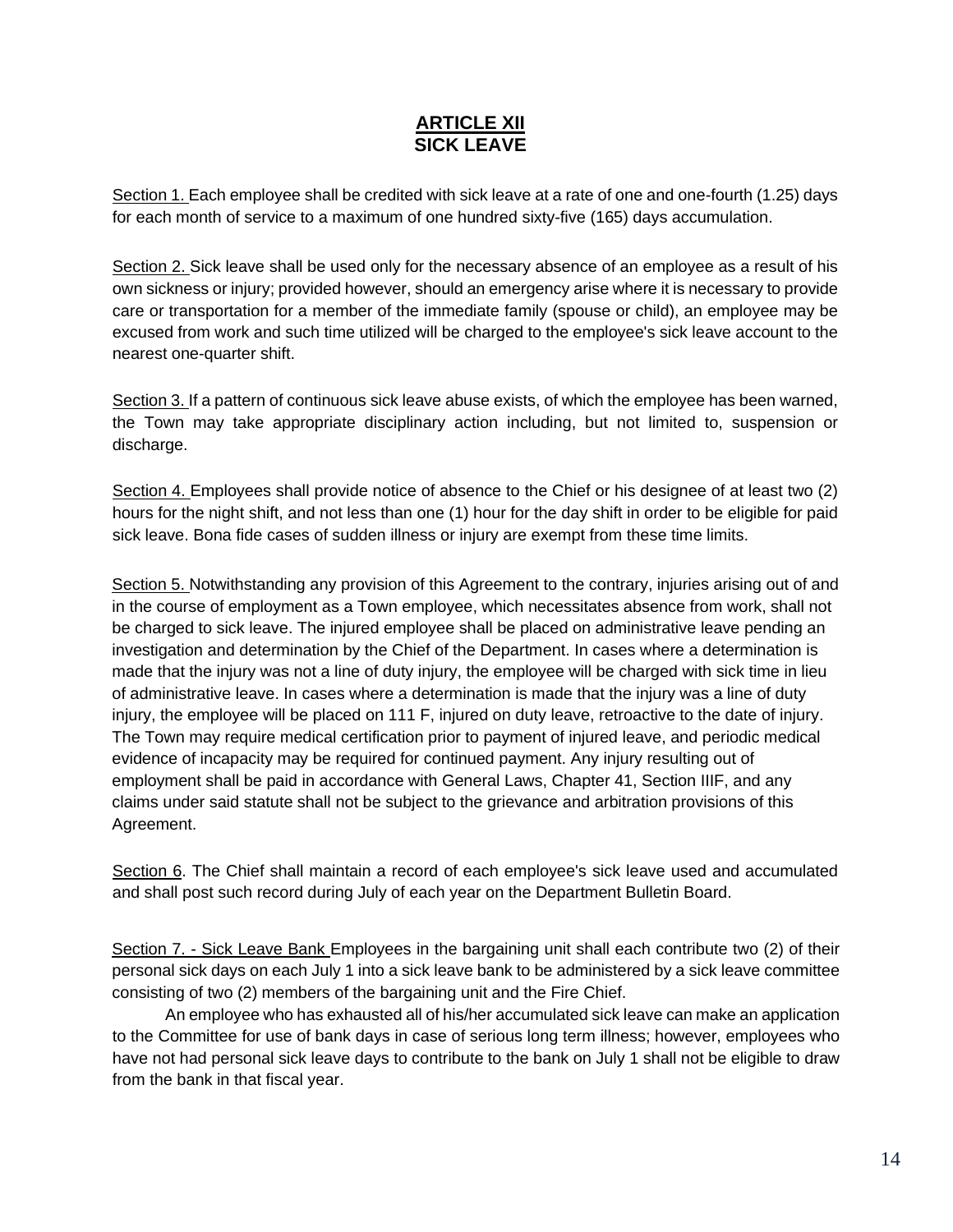The decision of the Committee may be appealed to a review board composed a mutually agreed upon third party, one (1) member of the bargaining unit chosen at random, and the Human Resources Officer. This appeal shall be final and binding and not subject to grievance and arbitration procedure or any other procedure.

Whenever the number of accumulated sick leave bank days is reduced to forty (40) days or less, employees in the bargaining unit may make a voluntary contribution to the bank from their individual sick leave accumulation based on the following formula:

| Employees with greater than one hundred (100) days 3 days |  |
|-----------------------------------------------------------|--|
|                                                           |  |
|                                                           |  |

Section 8. Upon death, retirement, voluntary resignation or involuntary resignation for cause and after the period as outlined in Article VIII, Section 5(e), employees hired previous to June 24, 2014, shall receive payment for twenty-five (25) percent of accumulated sick leave. Additionally, the retiring or resigning employee shall be allowed to donate to the sick leave bank twenty-five (25) percent of his remaining sick leave. Employees hired after June 24, 2014 are not eligible for Sick Leave buyback. Any employee, regardless of their date of hire, upon death, suffering an incapacitating injury, or becoming physically disabled from being able to work as a firefighter, and after the period as outlined in Article VIII, Section 5(e), payment shall be made of twenty-five (25) percent of accumulated sick leave. If the firefighter has survived, he/she may elect to donate to the sick leave bank twenty five (25) percent of his/her remaining sick leave.

Section 9. - Maternity Leave When an employee becomes pregnant, she shall furnish the Employer with a certificate from her physician stating the expected date of delivery. She shall be permitted to work as long as her physician certifies she is able to continue work without endangering her health or that of the unborn child and provided that neither the quality nor the quantity of her work will be diminished.

At such time that her physician feels that the employee should no longer work due to disabilities related to the pregnancy, she may use her sick leave, as allowed in Massachusetts General Laws Chapter 151 B. The employee may request a child rearing leave for a period following the birth of her baby, and such leave shall be granted for a period not to exceed one (1) year. The Chief has the right to fill the temporary vacancy as he deems appropriate.

When an employee returns to work following a maternity leave, she shall be reinstated to her former position with past seniority.

The sick bank may not be used for maternity leave unless there are extenuating circumstances, and then only with the approval of the sick leave committee.

Section 10. Employees shall earn one (1) day shift (10 hours) or night shift (14 hours) personal leave day for each six (6) month period where no sick leave is used. The personal leave day shall be used within six (6) months of being earned. Time periods shall be based on the calendar year (i.e. January  $1<sup>st</sup>$  – June 30<sup>th</sup> and July  $1<sup>st</sup>$  – December 31<sup>st</sup>). Time will be considered "Personal" leave and not "Vacation" leave.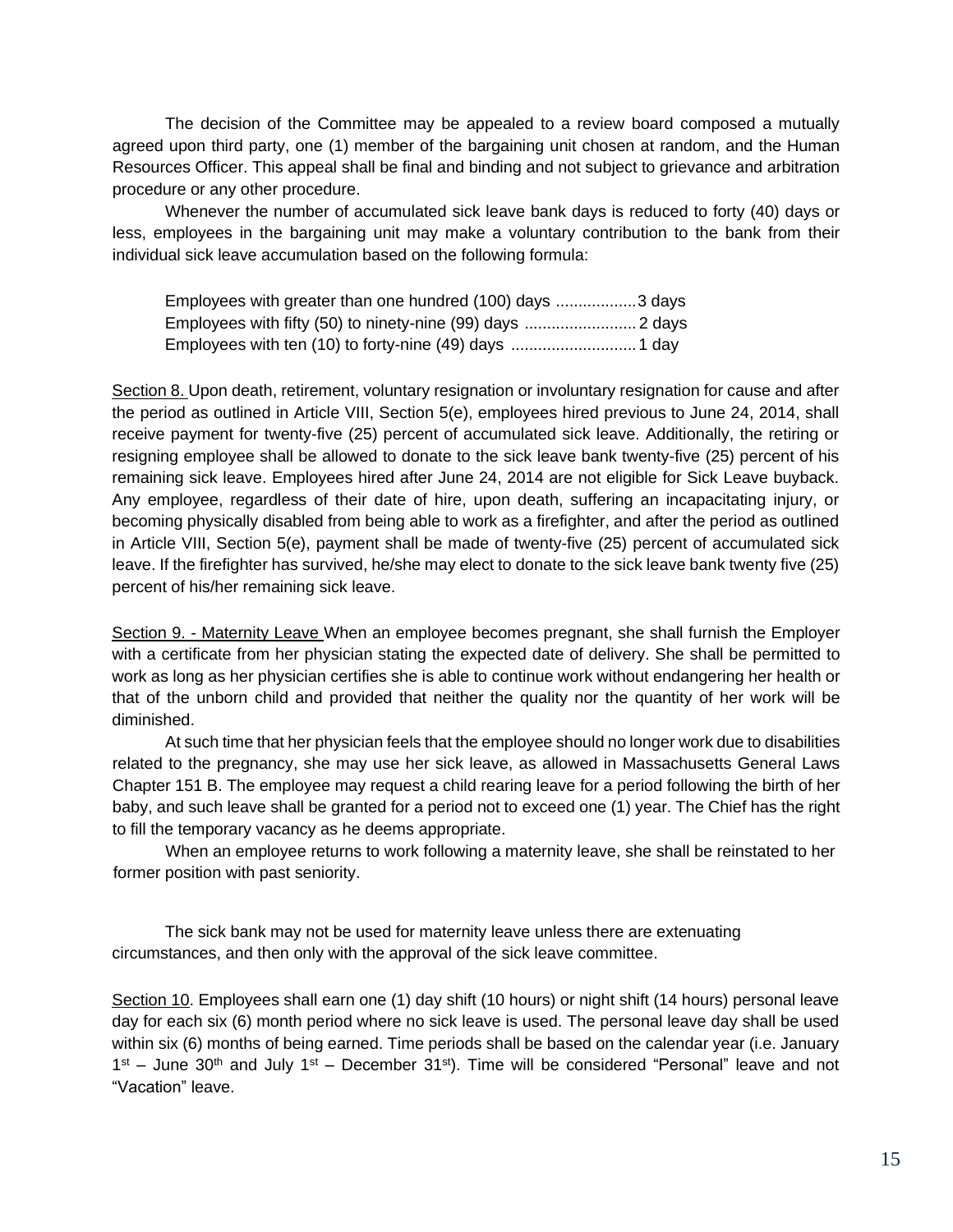Section 11. Any employee absent from work for more than two (2) continuous weeks with a non-job related illness or injury must contact the Chief prior to returning to work.

## **ARTICLE XIII BEREAVEMENT LEAVE**

In the event of a death in the immediate family of an employee covered by this Agreement, the employee shall be allowed time off with pay at the time of loss or for purposes of attending the wake and/or funeral, provided the wake and/or funeral fall on days which the employee is regularly scheduled to be on duty, and further provided the employee actually attends said wake and/or funeral.

| Time off shall be in accordance with the following schedule: |                                   |
|--------------------------------------------------------------|-----------------------------------|
|                                                              |                                   |
| Up to four (4) consecutive shifts Parent, brother, sister    |                                   |
|                                                              | mother-in-law, father-in-law,     |
|                                                              | grandparent, grandchild, brother- |
| in-law, sister-in-law                                        |                                   |
|                                                              |                                   |
| household                                                    |                                   |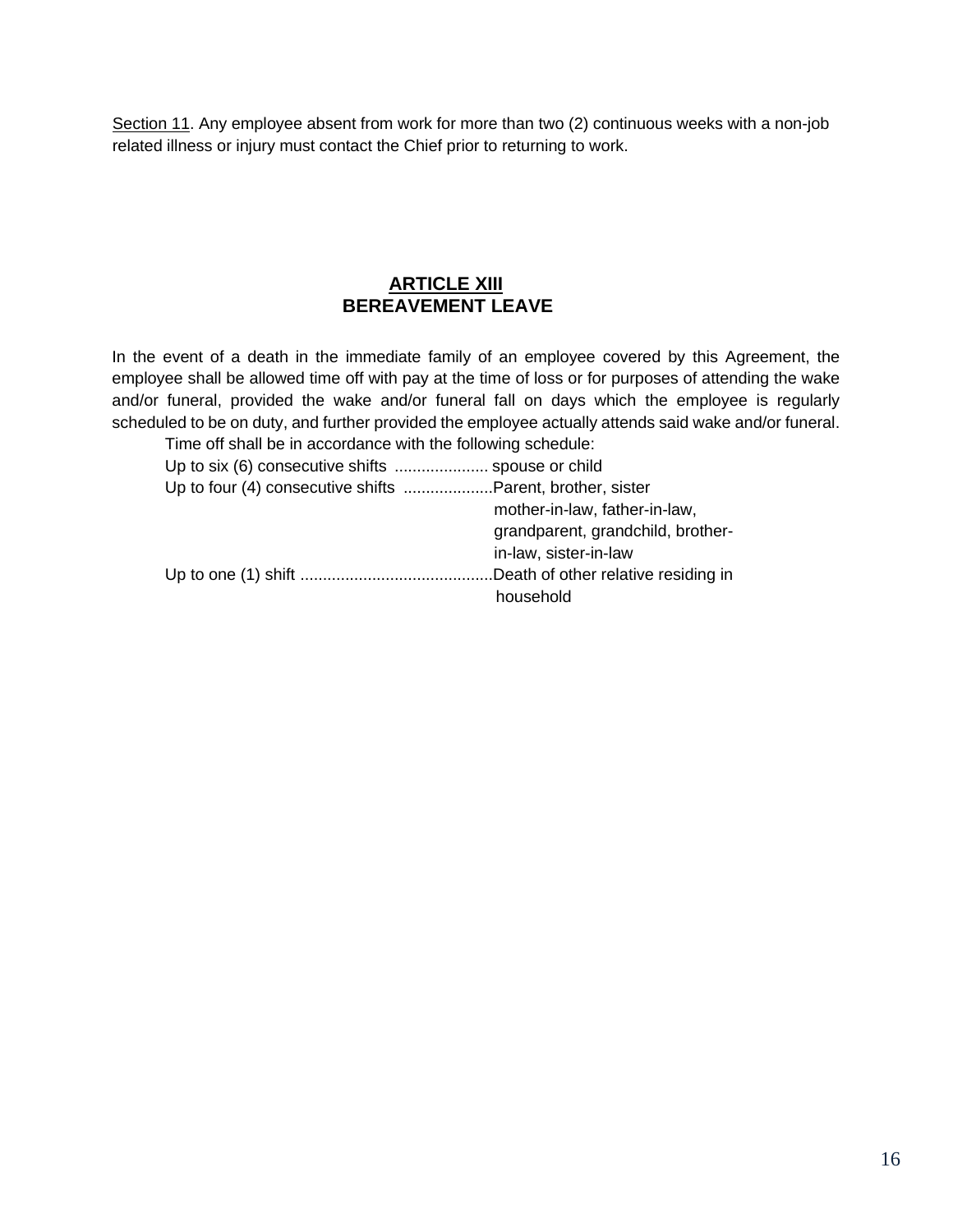### **ARTICLE XIV GROUP INSURANCE**

Section 1. Full-time employees and regular part-time employees hired before June 24, 2014 and working at least twenty (20) hours per week may elect to participate in the Town's group health insurance program. The Town shall contribute 70% toward the insurance premium cost and the employee shall contribute 30% toward this cost. Full-time employees and regular part-time employees hired after June 24, 2014 and working at least twenty (20) hours per week may elect to participate in the Town's group health insurance program whereby the Town shall contribute 65% toward the insurance premium cost and the employee shall contribute 35% toward this cost.

Section 2. It is understood that the Town does not have absolute control over insurance programs offered and available nor can it control levels of benefits and other changes made by insurance providers in the group plan. Therefore, the Town shall be free to change carriers, as well as make changes in existing group programs where such changes are imposed on the group by the carrier.

Section 3. The Town will meet with the Union to discuss the impact of changes imposed on the group by the carrier in an effort to explain available options (if any) including a change in the carrier, but this shall not delay the changes over which the Town has no control. The Town will adhere to those provisions of Mass General Laws Chapter 328 accepted by the Town.

Section 4. The Town will establish a cafeteria plan for insurance premiums, co-payments and deductibles, day care, etc.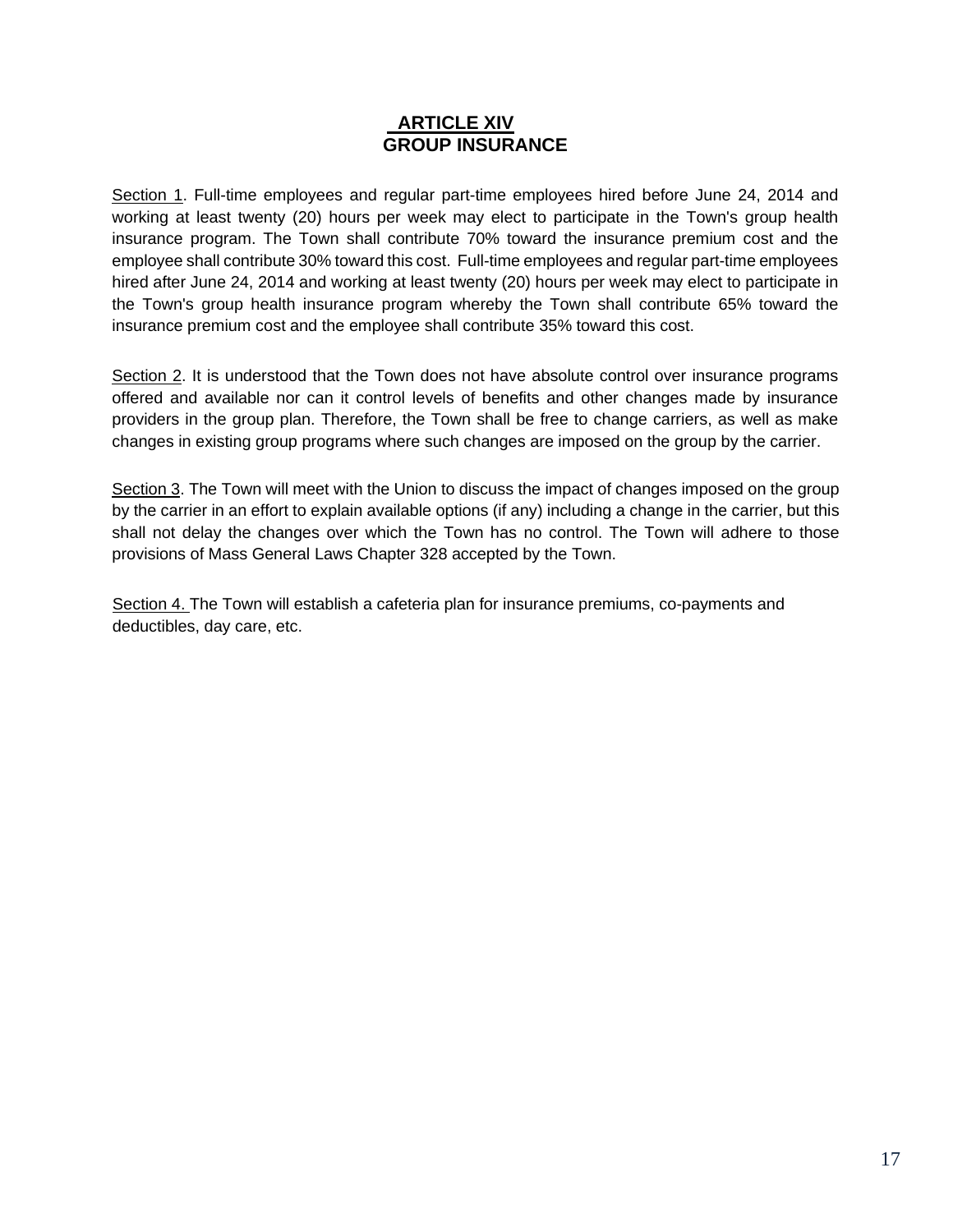## **ARTICLE XV HOLIDAYS**

Section 1. The following shall be recognized as paid holidays:

New Year's Day **Independence Day** Martin Luther King's Birthday **June Nineteenth** Labor Day **President's Day** Columbus Day Patriot's Day Veteran's Day **Memorial Day** Thanksgiving Day Christmas Day

The day following Thanksgiving, any other holiday or part thereof given off with pay to any other group of Town employees, and any other day declared a legal holiday by the General Court of Massachusetts or the Federal Government.

Section 2. Payment for the holidays listed in Section 1 shall be made in two (2) lump sums. For those holidays that fall between July 1 and December 1 in the fiscal year, a lump-sum payment shall be made to each employee on the payroll during that period within the first two (2) weeks in December. For those holidays that fall between December 2 and June 30 in the fiscal year, a lump-sum payment shall be made to each employee on the payroll during that period within the first two (2) weeks in June.

Holiday pay shall be computed on the basis of one-fourth (1/4) weekly pay for each paid holiday and paid to each employee whether scheduled to work on the holiday or on a day off.

In order to receive holiday pay under this Article, an employee must work his normally scheduled shift before and after each holiday, if applicable, and on the holiday if scheduled, unless the employee is on vacation or has been excused by the Chief on account of illness or injury.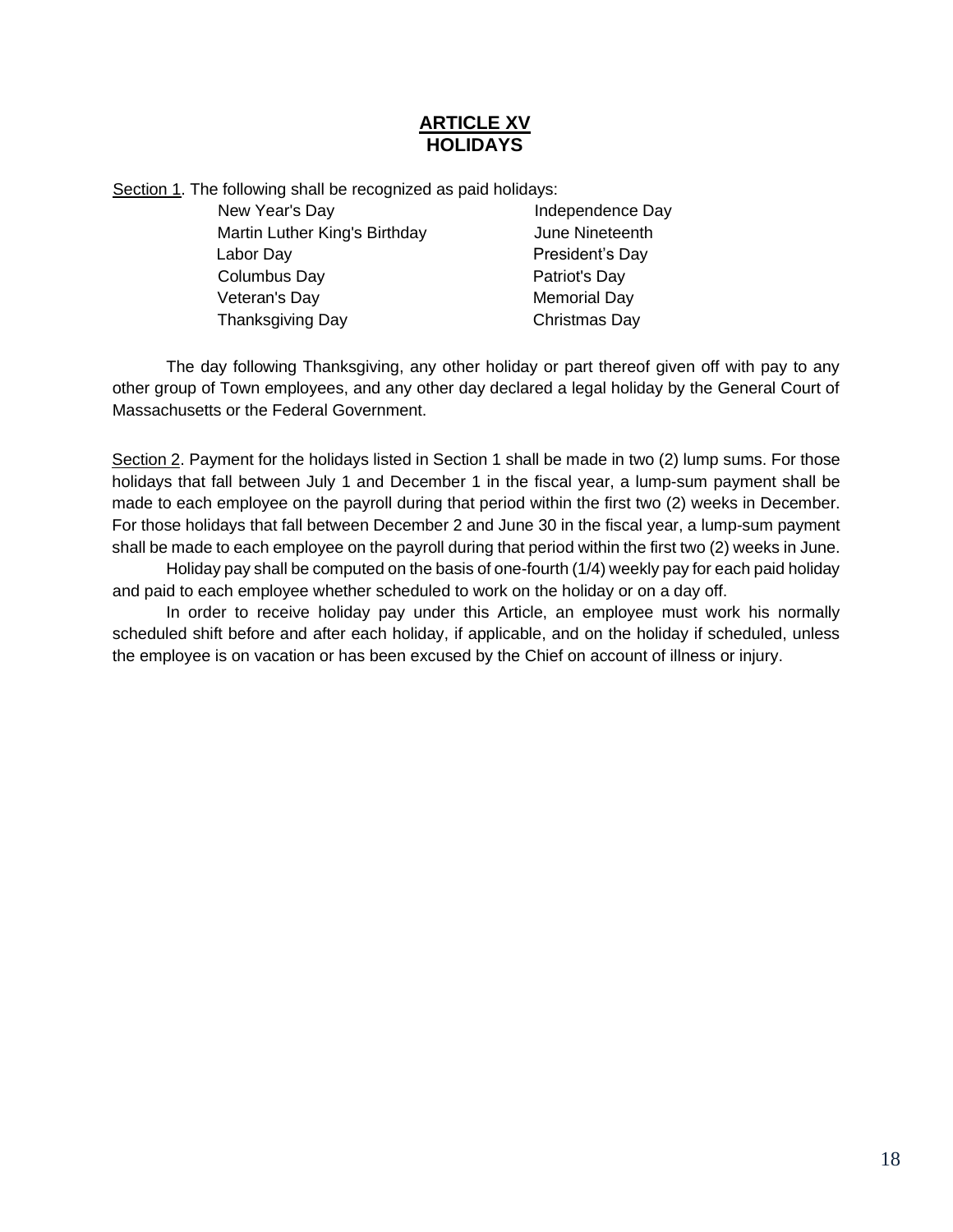## **ARTICLE XVI EDUCATIONAL PAY**

Section 1. Employees who have earned educational credits for the satisfactory completion of courses which are part of a Fire Science curricula and leading to a degree in Fire Science shall be paid as follows:

> Up to thirty (30) credits - twenty (20) dollars per credit hour Thirty (30) to sixty (60) credits - twenty-five (25) dollars per credit hour Associates Degree or sixty (60) credits or greater towards a more advanced fire science degree - thirty (30) dollars per credit hour

Section 2. Payment under this Article shall be made as a lump sum on the second pay date in July of each year, based on the number of credits satisfactorily completed prior to July 1. Said sum shall be included in the employees base pay for the purpose of calculating overtime, and begin as of 0000 on July 1.

Section 3. Employees must present the Chief with certification from the registrar of an accredited college or university that the Fire Science credits have been satisfactorily completed by the employee. Such evidence must be presented prior to July 1 and before payment can be made under this Article.

Section 4. Employees who have not completed thirty (30) credits in Fire Science shall not receive payment under this Article if they do not add to their Fire Science curricula educational credits for a two (2) year period. Payment will continue when employees add additional educational credits as allowed in Section 1.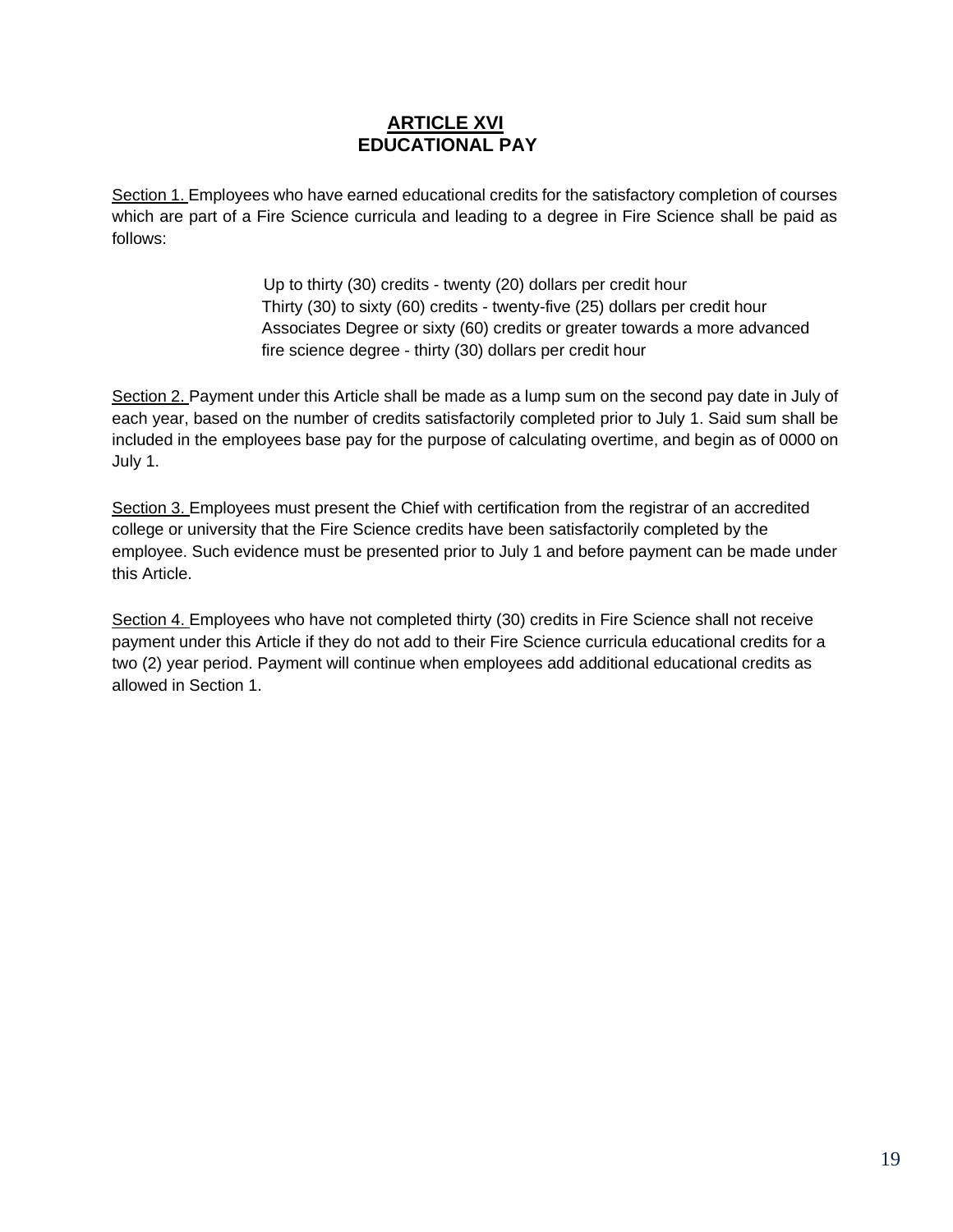## **ARTICLE XVII LONGEVITY**

Section 1. Employees shall receive a lump-sum payment based upon their years of service for the Town of Chatham as of the date of hire each fiscal year. The longevity payment shall be made on the payroll immediately following the employee's anniversary date of hire as follows:

|                                        | Employees hired<br>before 6/24/14 | Employees<br>hired<br>after 6/24/14 |
|----------------------------------------|-----------------------------------|-------------------------------------|
| Upon completion of 6 years of service  | \$250                             | NA                                  |
| Upon completion of 7 years of service  | \$300                             | NA                                  |
| Upon completion of 8 years of service  | \$350                             | NA                                  |
| Upon completion of 9 years of service  | \$425                             | <b>NA</b>                           |
| Upon completion of 10 years of service | \$500                             | \$300                               |
| Upon completion of 11 years of service | \$600                             | \$300                               |
| Upon completion of 12 years of service | \$700                             | \$300                               |
| Upon completion of 13 years of service | \$800                             | \$300                               |
| Upon completion of 14 years of service | \$900                             | \$300                               |
| Upon completion of 15 years of service | \$1,000                           | \$400                               |
| Upon completion of 16 years of service | \$1,100                           | \$400                               |
| Upon completion of 17 years of service | \$1,200                           | \$400                               |
| Upon completion of 18 years of service | \$1,300                           | \$400                               |
| Upon completion of 19 years of service | \$1,400                           | \$400                               |
| Upon completion of 20 years of service | \$1,500                           | \$500                               |
| Upon completion of 21 years of service | \$1,600                           | \$500                               |
| Upon completion of 22 years of service | \$1,700                           | \$500                               |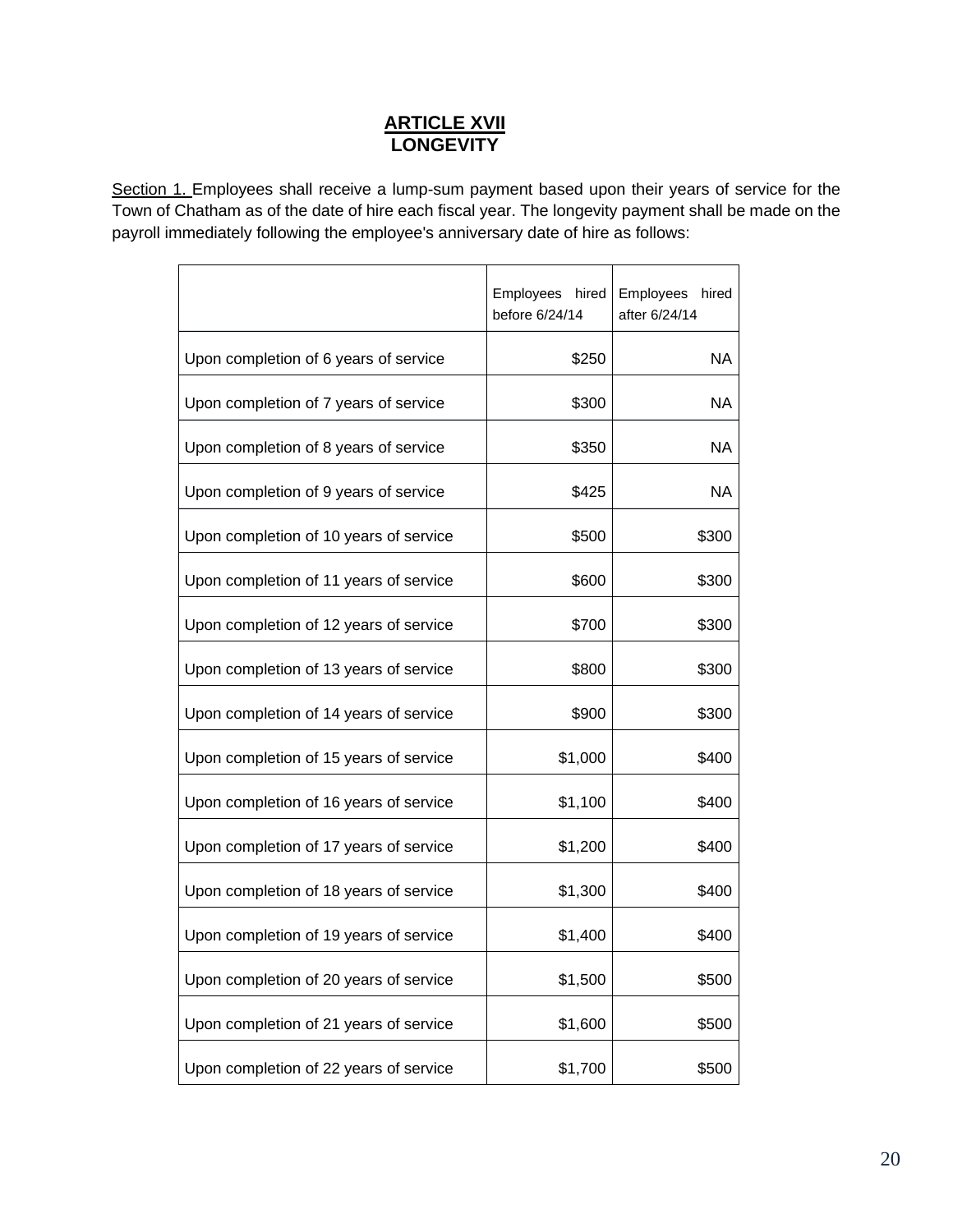| Upon completion of 23 years of service | \$1,800 | \$500   |
|----------------------------------------|---------|---------|
| Upon completion of 24 years of service | \$1,900 | \$500   |
| Upon completion of 25 years of service | \$2,000 | \$1,000 |

Section 2. Longevity payments shall be considered part of base pay for any purposes.

Section 3. Length of service for longevity payments shall be based upon years of service in a position covered by this Agreement.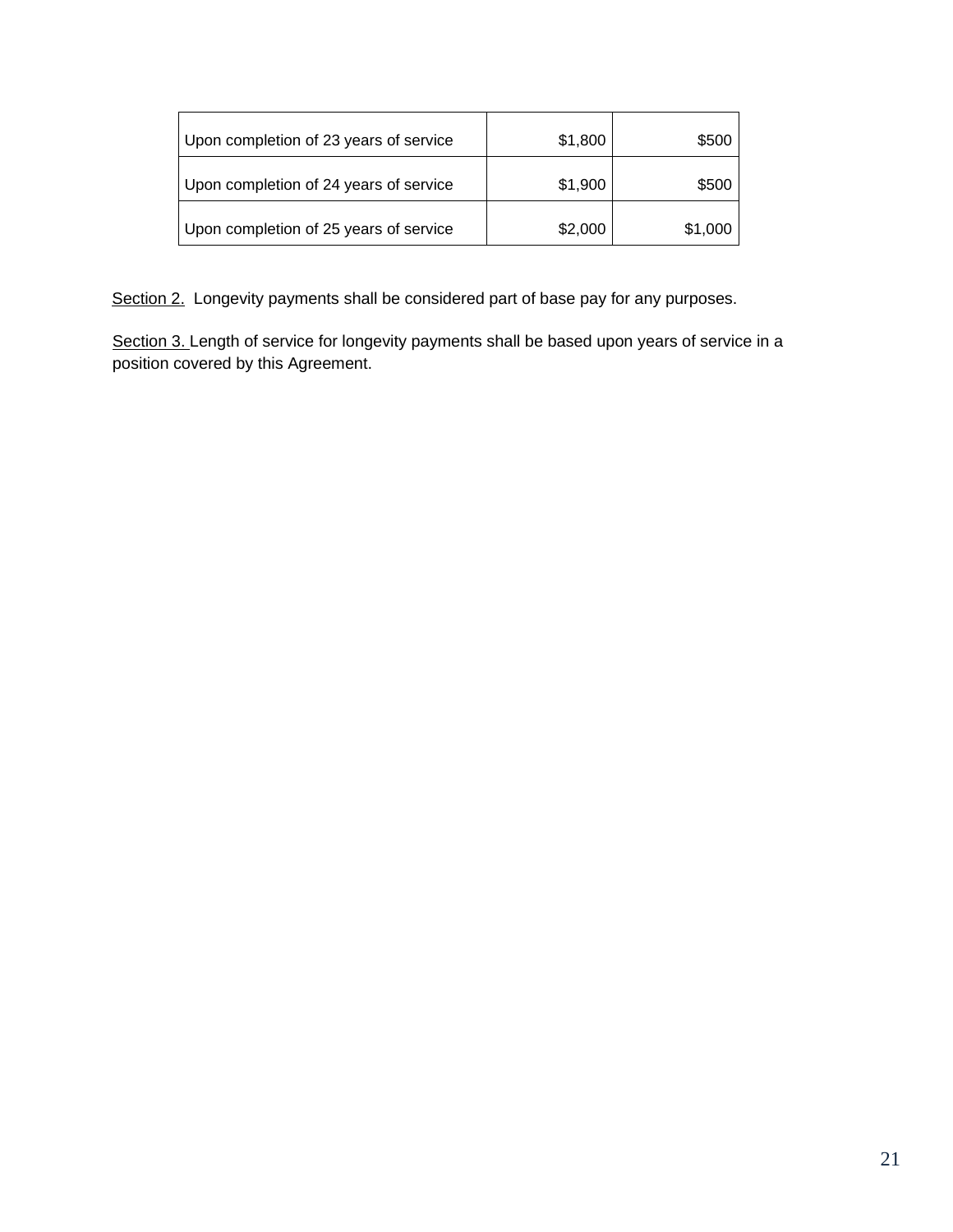## **ARTICLE XVIII CLOTHING**

#### Section 1.

A. Employees covered by this Agreement shall have a six hundred thirty dollar (\$630.00) credit voucher in each fiscal year to be drawn upon for the purpose of replacing items of the dress and work uniforms. New hires after the beginning of a fiscal year shall have their first year credit voucher prorated. (See appendix B.)

B. If a mandatory change in the work uniform is made, and the change takes place as part of the normal replacement of clothing items, the six hundred thirty (\$630.00) credit voucher shall be increased to reflect the difference between the old uniform and new uniform.

C. If a mandatory change in the work uniform is made, and the changeover becomes immediate, the Town shall supply those items of the work uniform in the numbers listed in Appendix B, and the six hundred thirty (\$630.00) credit voucher shall be increased to reflect the difference in cost between the old uniform and the new uniform, commencing in the fiscal year following the change.

D. There shall be a clothing maintenance allowance of \$100 per year payable in two \$50 installments on the first pay period of December and the first pay period of June in each year.

Section 2. The Chief shall make available for reasonable employee inspection a record showing moneys spent and still available in their clothing account.

Section 3. Protective gear/clothing shall be supplied by the Department (see Appendix B). The Chief shall review the status and condition of such gear and equipment and make determination as to the need for repair, replacement, substitution, deletion or addition. In addition to normal budgeting for protective gear/clothing, any moneys left at the close of each fiscal year in the individual's clothing budget will be carried over by that individual and may be applied toward protective gear/clothing, Class A uniforms, or normal clothing items.

Section 4. Any personal effects which are damaged or destroyed while in the performance of duty may be replaced by the Town or deducted from the member's clothing allowance, with the express approval of the Chief, whose decision will be final and not subject to the grievance and arbitration procedure. The exception will be eyeglasses, which will be replaced by the Town and will not be taken from the member's clothing allowance.

Section 5. If a member of the bargaining unit is promoted to a position which requires a different uniform, the Town shall supply the employee with the articles necessary in the quantity as though the employee were a new hire.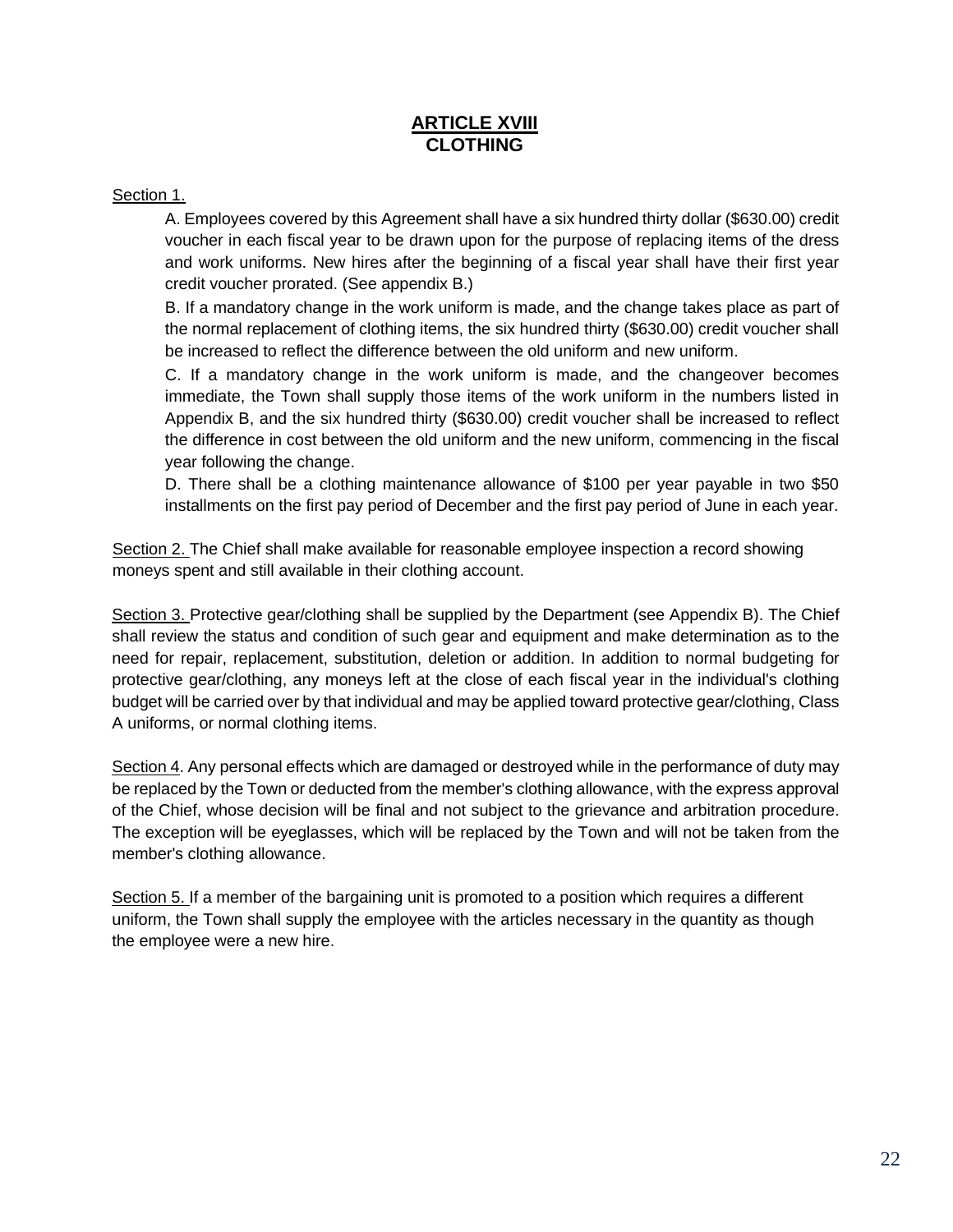Section 6. The Town shall provide a washer and dryer and necessary detergents for the purpose of allowing members of the bargaining unit to launder uniforms and clothing which may become contaminated/soiled in the performance of duty.

Section 7. Upon successful completion of their probationary period, employees shall be provided with a second set of protective clothing, as outlined in Appendix B and Section 8.

Section 8. The Town agrees that any new protective gear/clothing shall offer a level of protection of not less than that recommended by the current N.F.P.A. 1500 Standard.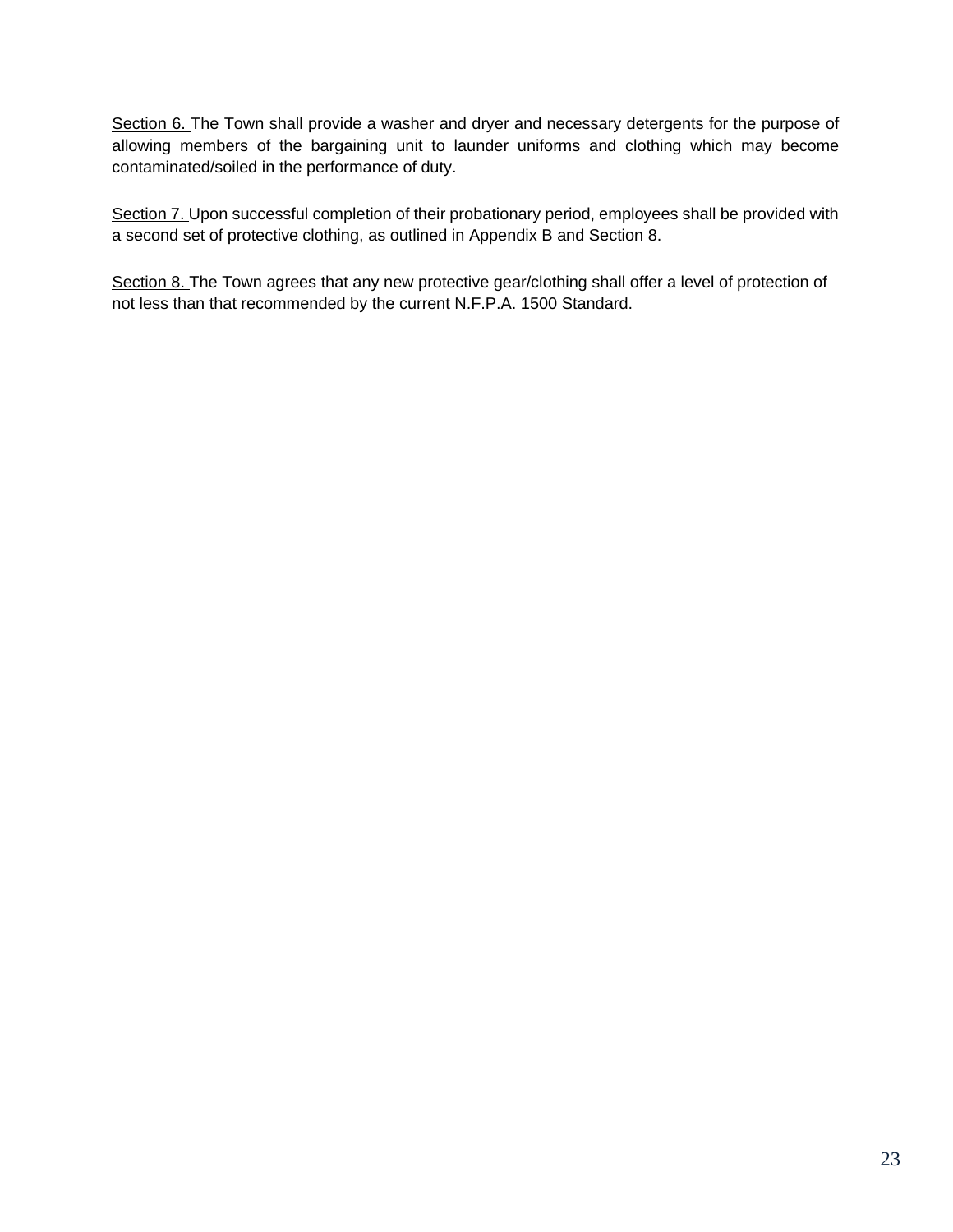## **ARTICLE XIX COMPENSATION**

Section 1. Employees covered by this agreement shall be compensated in accordance with the following salary schedules:

| <b>FY2022</b> | <b>Biweekly</b> | <b>Annual</b> |
|---------------|-----------------|---------------|
|               |                 |               |
| Step 1        | 2,153.56        | 56,207.79     |
| Step 2        | 2,276.91        | 59,427.35     |
| Step 3        | 2,400.26        | 62,646.79     |
| Step 4        | 2,523.61        | 65,866.22     |
| Step 5        | 2,646.96        | 69,085.66     |
| Step 6        | 2,770.31        | 72,305.09     |
|               |                 |               |
|               |                 |               |
|               |                 |               |

Section 2. - Step Placement. Advancement. and Promotion

- A. All employees shall have the specific dates of same considered as their anniversary date. (See subparagraph B for modification as to a fire fighter's anniversary date.)
- B. New employees shall be hired at Step 1 for their position. The Chief may hire at a higher step, giving credit for firefighting experience obtained elsewhere, where he deems it in the best interest of the Town. Employees hired who are Massachusetts and Cape & Islands certified Paramedics shall be hired at Step 2, and employees who become certified as same while on Step 1 shall move to Step 2 at their time of certification. In this second instance, the employee's anniversary date shall be the date of advancement to Step 2. Any Chatham call firefighter with a year's experience as such who is appointed as a permanent full-time employee shall be required to serve only six (6) months of the year's probationary period.

C. Employees promoted to a higher rank shall be placed at Step 1 for their new position and the date of such promotion shall become their new anniversary date.

D. All employees shall advance on their anniversary date one (1) step, upon completion satisfactorily of that year's service, until they reach the maximum step for that position.

#### Section 3. - Reimbursement for Training

A. Employees attending educational seminars or training programs to include refresher courses that are directly related and beneficial to their job performance will be reimbursed for out of pocket expenses (meals, lodgings, mileage, tuition, books, etc.) that are properly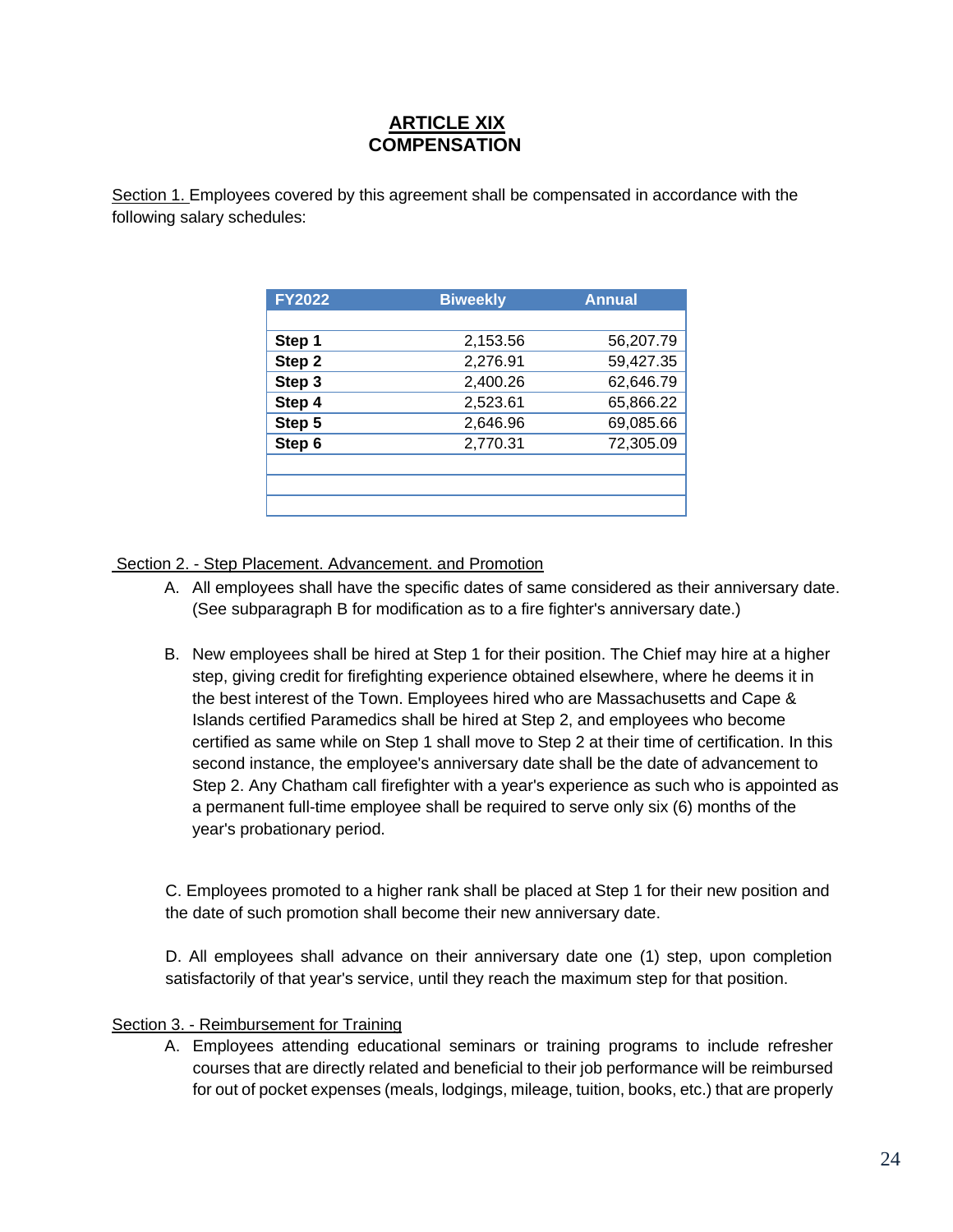documented. Attendance must have been approved or directed by the Chief who must have budgeted for such courses. Additionally, any texts required for EMT and/or paramedic training shall be purchased by the Town, remain the property of the Department, and loaned out as needed. Mileage for use of a personal motor vehicle shall be calculated, based upon IRS figure as of January 1, effective for the following fiscal year unless use of a departmental vehicle is authorized by the Chief. No loss of pay will occur as a result of such attendance.

- B. All employees covered by this agreement who attend Department sponsored training during off duty hours which is mandated as required training by the Chief of Department or which is not mandated, but approved by the Chief, shall be compensated at a rate equal to the employee's current overtime rate.
- C. All employees who attend required training which is not available in house shall be compensated as stated above. If said training occurs during duty hours, employees will be permitted to attend without loss of pay.
- D. The training required for advancement to the Paramedic level shall not be compensated. Employees who attend said training during duty hours shall not experience loss of pay.
- E. A position of training coordinator will be established within the Chatham Fire Department. Said coordinator is to be appointed on an annual basis and may or may not be a member of the bargaining unit as may be deemed appropriate by the Chief. A training coordinator appointed from within the bargaining unit will receive an annual stipend of two thousand dollars (\$2,000).
- F. Employees covered by this agreement who are requested to serve as instructors will be compensated as follows:
	- 1. A preparation time allowance of thirty dollars (\$30.00) will be paid to the lead instructor as compensation for time spent in preparing for a class. Said allowance is to be paid one time for each class regardless of the number of sessions involved.
	- 2. Compensation at a rate equal to the employee's overtime rate for time spent in instruction during off duty hours.
- G. Positions of Fire Prevention Education Coordinator and Senior Fire Prevention Education Coordinator will be established within the Chatham Fire Department. Fire Prevention Education Coordinator and Senior Fire Prevention Education Coordinator appointed from within the bargaining unit will receive an annual stipend of one thousand five hundred dollars (\$1,500).
- H. There shall be an annual stipend of one thousand five hundred dollars (\$1,500) for the SCBA maintenance person.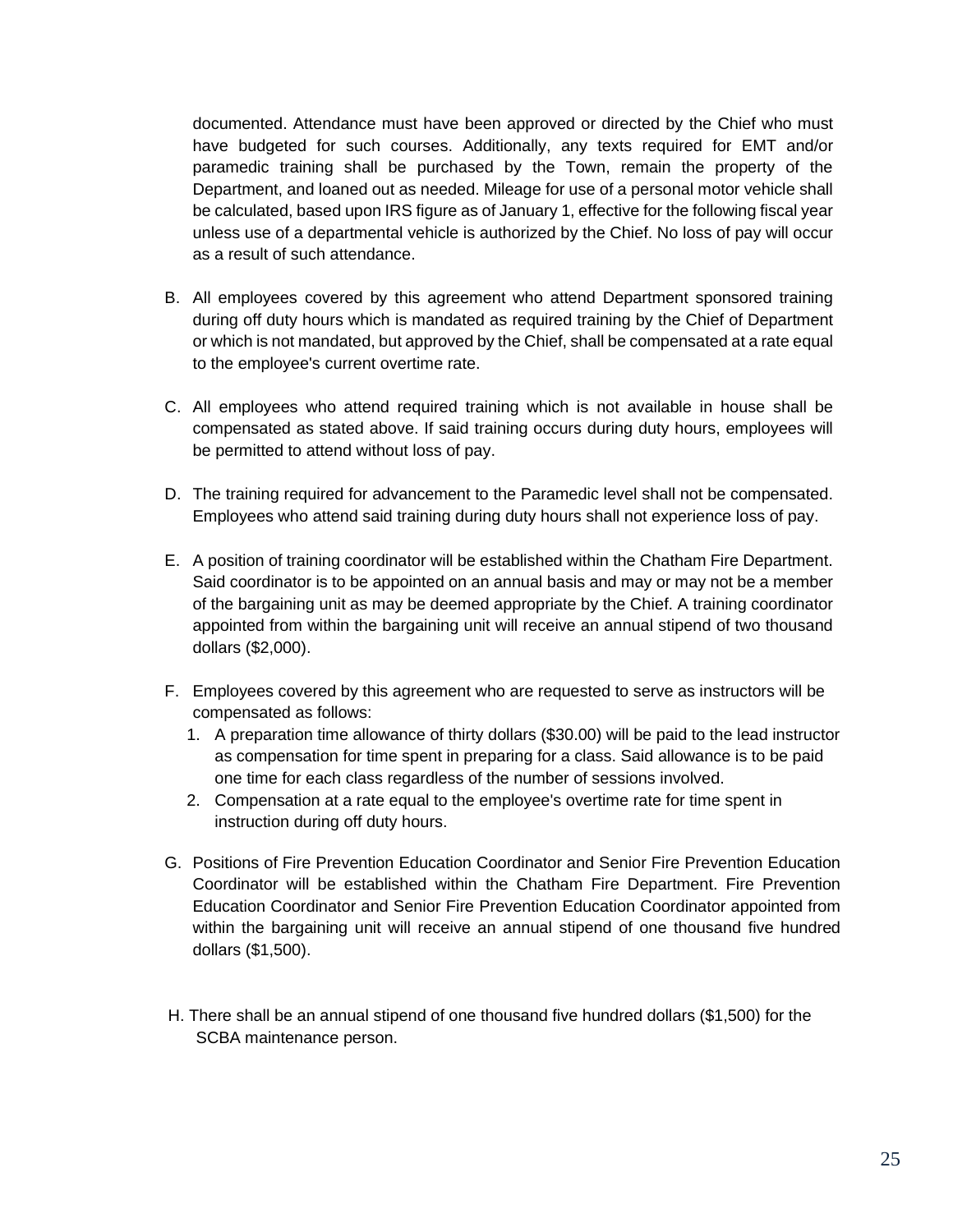Section 4. - Emergency Medical Technician & Paramedic Certification

A. Employees certified as Emergency Medical Technician shall be paid a lump sum annual payment of three thousand one hundred dollars (\$3,100).

B. Employees certified as EMT-Paramedics shall be paid a lump sum annual payment of six thousand dollars (\$6,000).

C. EMT and EMT-Paramedic pay are to be paid only so long as the employee maintains his or her certification and performs EMT or EMT-Paramedic work.

D. EMT and EMT-Paramedic pay is not cumulative and an employee receiving the EMT-Paramedic pay shall not also receive the EMT pay.

E. Payment will be half of annual payment on the first pay period in December and the remaining half to be paid in the first pay period of June of each year.

Section 5. - Pay Differential Firefighters assigned by the Fire Chief to work as a shift officer for not less than one (1) tour, shall be compensated for that tour at the Step 1 Captains rate of pay. Said differential is paid separate and apart from base pay and is not considered a part thereof for any purposes. In the absence of an officer on-duty, the Officer In Charge (OIC) will be determined by onduty person working their scheduled shift with the most seniority on the Lieutenant's promotional list. If there are no on-duty personnel that are eligible based on the Lieutenant's promotional list, the OIC will be determined by seniority of the on-duty shift.

Section 6. - Overtime and Retirement Calculation Payments made under Section 4 shall be considered part of base pay for overtime and retirement calculation.

Section 7. – Municipal Revenue Growth Factor: The Union COLA for any given fiscal year shall be determined by the Municipal Revenue Growth Factor (MRGF) based on actual receipts within the Town for the previous fiscal year. If the MRGF is less than zero % for that year, zero % will be recommended. If the MRGF is higher than 3% for that year, 3% will be recommended. If the COLA amount is recommended by the Town Meeting, it takes effect on July 1<sup>st</sup> following the May Town Meeting. It is expected that the Municipal Revenue Growth Factor will be certified in October of each year, and the biweekly wage schedule that will go into effect on July 1 of the following year will be available in October. Once the Municipal Growth Factor has been determined for the following fiscal year, a new salary schedule will be signed by the Town and the Union and added to the CBA.

Section 8. Commencing in Fiscal 2017, the Step 1 Fire Inspector, EMS Captain and Captain base pay rate will be sixteen (16) percent above the Step 6 Firefighter. Additionally, the Step 2 Fire Inspector, EMS Captain and Captain base rate will be eighteen (18) percent above Step 6 Firefighter.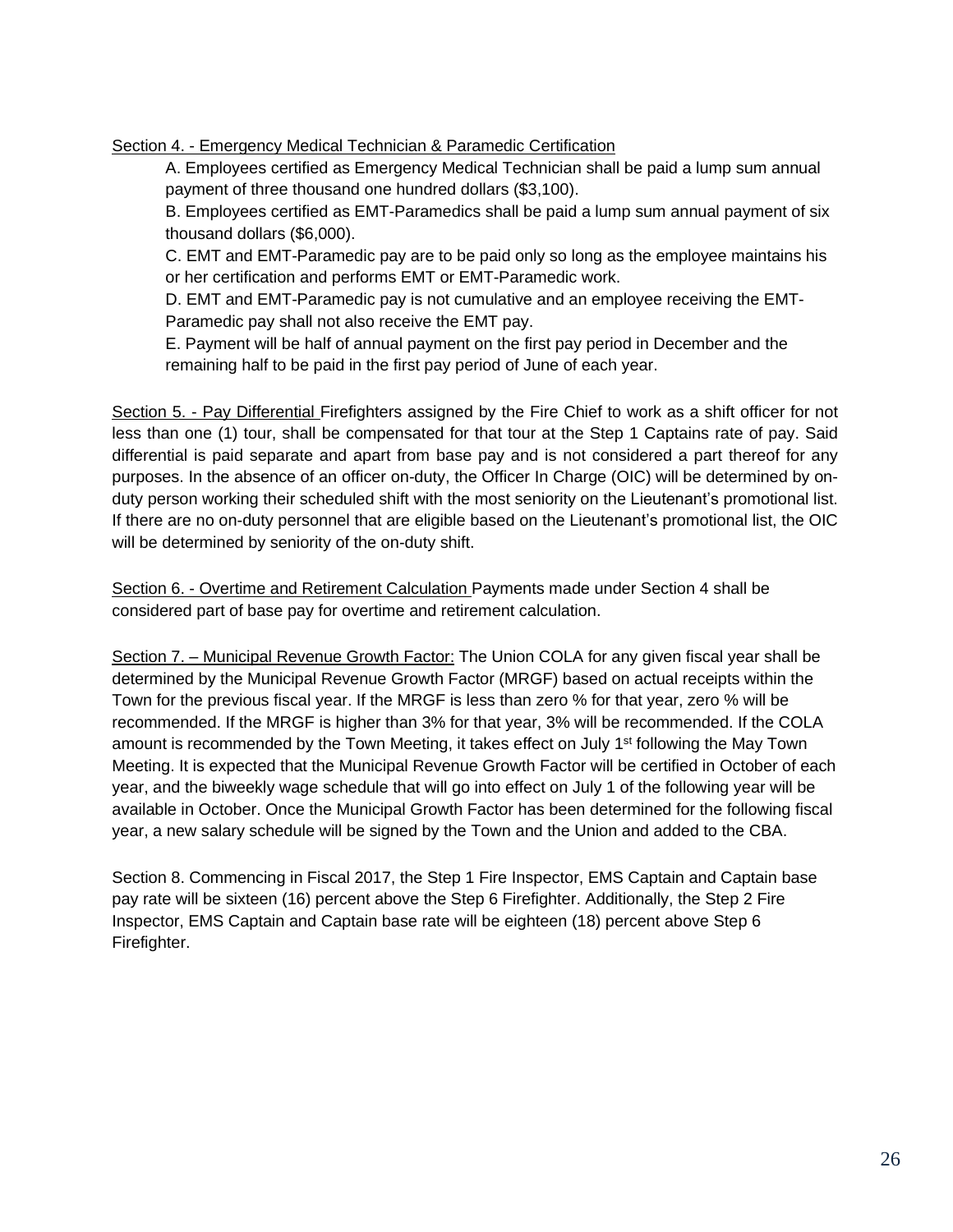## **ARTICLE XX GRIEVANCEAND ARBITRATION**

Section 1. A grievance shall be defined as a dispute involving the interpretation, application, or alleged violation of the express provisions of this agreement.

Section 2. Grievances shall be processed in the following manner:

Step 1. - Chief. The grievance shall be presented to the Chief in writing within fifteen (15) days of the occurrence, or failure of occurrence, of the incident upon which the grievance is based. Step 2. - Town Manager. If the matter has not been resolved at Step 1 (Chief) it may be presented to the Town Manager within five (5) business days after receipt of the written answer by the Chief, or within ten (10) business days after presentation of the grievance to the Chief, whichever occurs first.

Step 3. - Arbitration. If the matter has not been resolved at Step 2, it may be submitted to arbitration by the Union, and only the Union, within twenty (20) days after receipt of the written answer by the Town Manager or within thirty (30) days after presentation of the grievance to the Town Manager, whichever occurs first. Submission to arbitration shall be accomplished by a letter addressed to the American Arbitration Association, postage prepaid, with a copy to the Select Board. The grievance shall constitute the sole and entire subject matter to be heard by the arbitrator. The arbitrator shall be chosen from a panel under the rules of the American Arbitration Association. The cost of arbitration shall be shared equally by the parties. The Arbitrator shall have no power to alter, amend, modify, add to or subtract from this Agreement. The Arbitrator shall take into account and render his/her decision in accordance with and consistent with the laws of Massachusetts including Massachusetts Appeals Court decision. The decision of the arbitrator shall be final and binding on both parties.

Section 3. - Time Limits. Failure by the Union to initiate and process a grievance in accordance with the time limits established in Steps 1 through 3 shall be deemed a waiver of the grievance.

Section 4. No employee who has completed twelve (12) months of continuous service shall be disciplined or discharged without just cause. Discipline or discharge of an employee with less than twelve (12) months service shall not be subject to the grievance and arbitration procedure.

Section 5. The occurrence or failure of occurrence of any incident prior to the execution date of this Agreement shall not constitute a violation of the Agreement and shall not be subject to grievance and arbitration.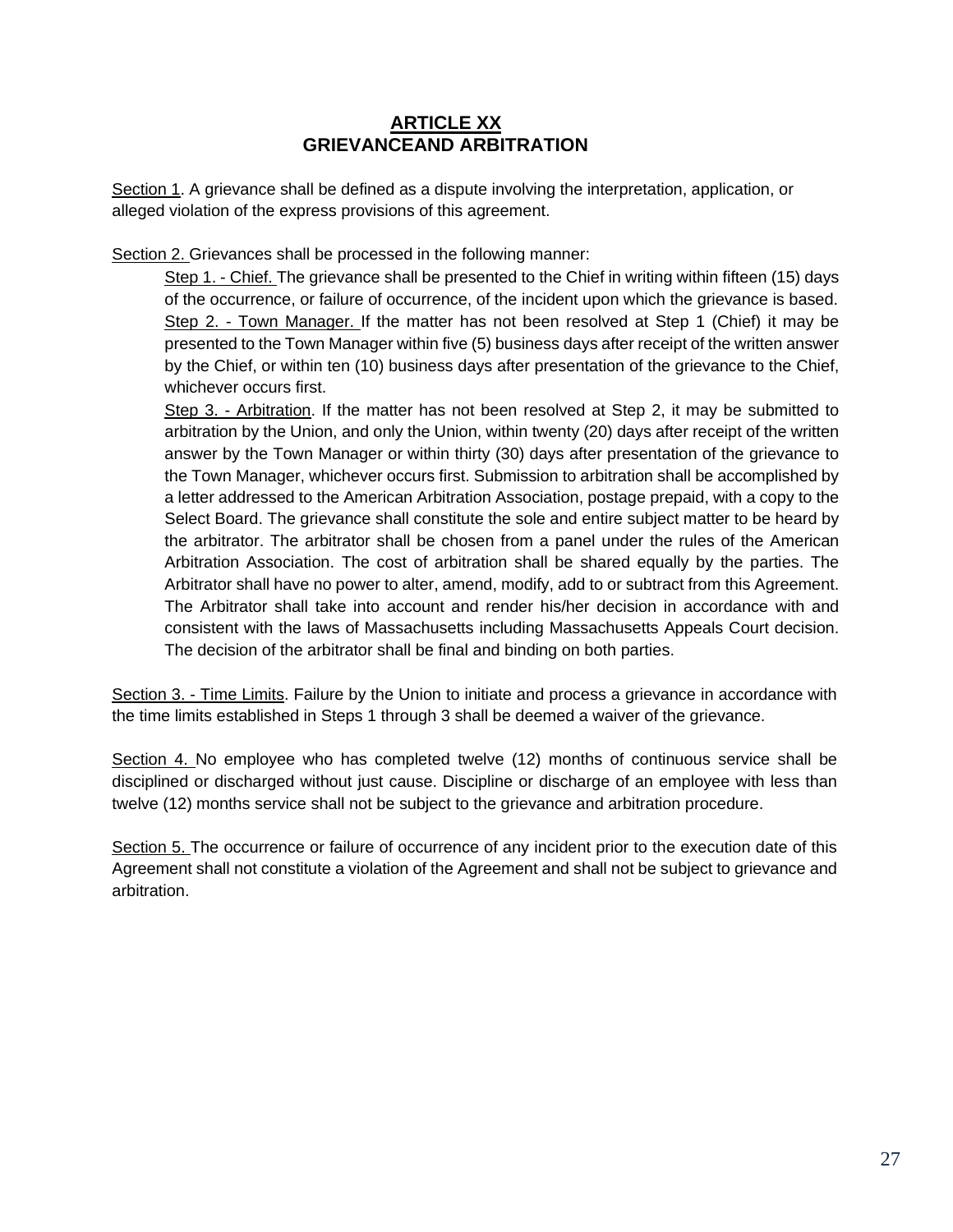## **ARTICLE XXI STABILITY OFAGREEMENT**

Section 1. No amendment, alteration, or variation of the terms or provisions of this Agreement shall bind the parties hereto unless made and executed in writing by the parties.

Section 2. The failure of the Municipal Employer or the Union to insist, in anyone or more situations, upon performance of any terms or provisions of this Agreement shall not be considered as a waiver or relinquishment of the right of the Municipal Employer or the Union to future performance of any such term or provision and the rights and obligations of the Union and the Municipal Employer to such future performance shall continue in full force and effect.

## **ARTICLE XXII MISCELLANEOUS**

Section 1. No moneys shall be paid under this Agreement unless and until an appropriation has been made. Further, where the cost items of the Agreement are not fully funded, the parties will return to the bargaining table for further negotiation.

Section 2. - Savings Should any provision of this Agreement be found in violation of law, said provision shall be null and void, but all other provisions of the Agreement shall remain in full force and effect.

Section 3. - Court Time Any employee required to attend court on his off-duty time in the performance of his duty as a witness or in a related capacity shall be entitled to time and one-half regular hourly rate for all time that attendance was required (from time due to report in court until dismissed or testimony given), for all time spent in travel to and from court, and for all off-duty time spent in preparation for said court appearance, including meetings with attorneys, in deposition, etc., but in no event less than two hours. Meal expenses shall be reimbursed following presentation of proper documentation.

Section 4. - Jury Duty Any member of the bargaining unit selected to serve on Jury Duty shall suffer no loss of pay for the time spent serving said Jury Duty. The employee shall turn over to the Town any moneys paid for service, except that for meals and travel, for the scheduled work day(s) spent on Jury Duty. Further, said employee shall not be required to work his/her night shift on the night before said jury duty. In the event said employee is chosen to serve on a jury, he/she shall not be required to work the night of said jury duty.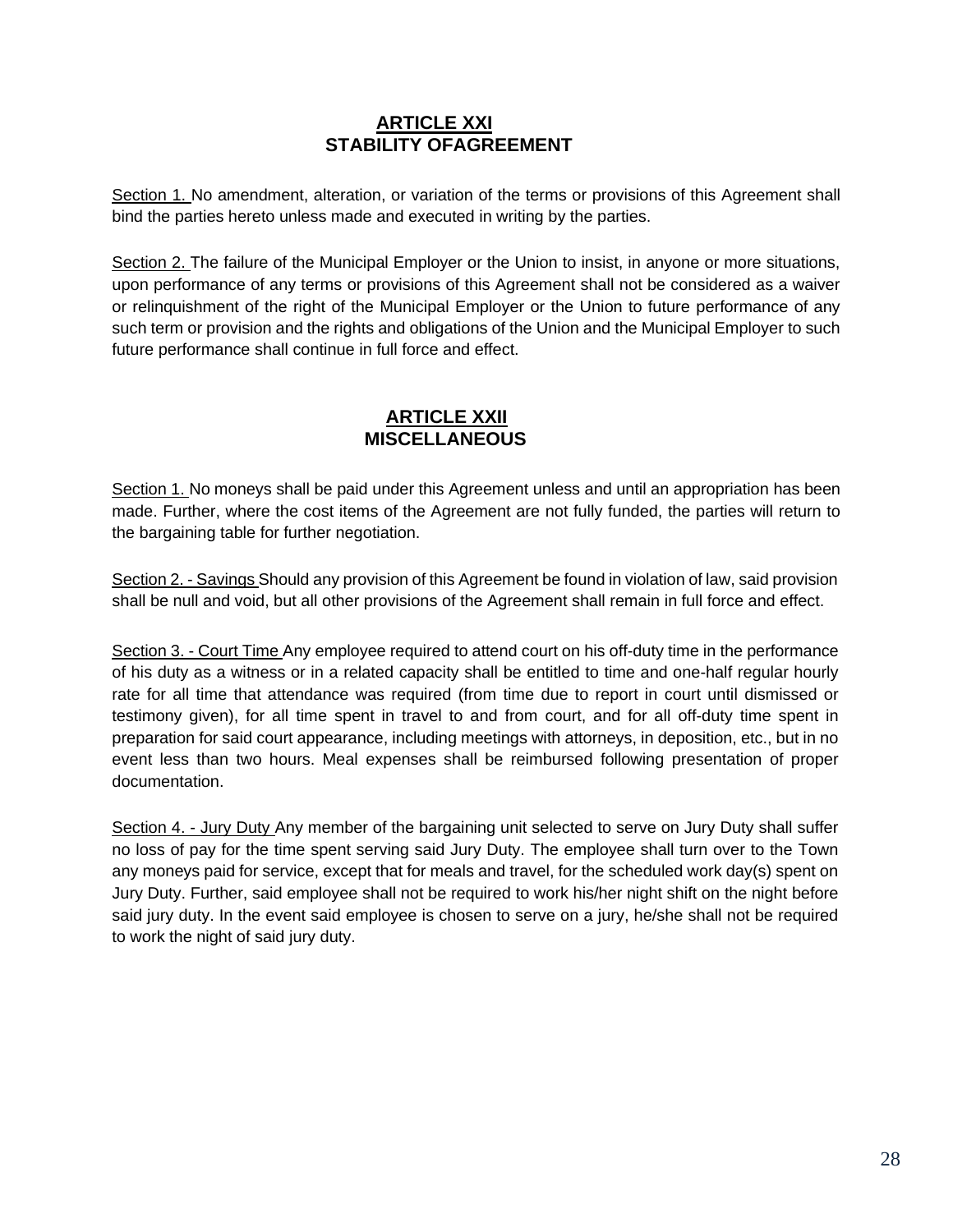#### Section 5. - Safety and Maintenance

A. The Department shall establish a Safety and Maintenance committee composed of two (2) members of the bargaining unit. This committee shall meet with the Chief as necessary. B. Employees shall be responsible for the routine care and maintenance of the station and apparatus therein.

Section 6. Personal Time Each employee is authorized leave for twenty four (24) hours with pay, which may be taken in blocks of time of not less than two (2) hours. Newly hired employees in the middle of a contract year shall earn two (2) hours per month up to twenty four (24) hours in their first partial year. Personal time shall not be charged to vacation or sick

leave and may not be taken on the July  $4<sup>th</sup>$  or Labor Day holidays. Time not used is lost at the end of each year.

#### Section 7. – Vacancies

#### **Lieutenant**

The Department shall maintain a list of employees eligible for promotion to Lieutenant. To be included on the list, an employee must have passed the department examination for the position and have five years of service as a permanent full-time firefighter. An employee with less than five years of service as a permanent full-time firefighter may take the examination but not be placed on the list until the completion of five years of service.

The Department will conduct examinations for Lieutenant every four years. The Chief in his discretion will have the option of holding examinations more frequently. Employees will be given a minimum of three (3) months to prepare for any exam. Each time an examination is administered pursuant to this provision, a new list will be composed and the prior list will be displaced.

When a Lieutenant's position becomes vacant and the town determines a need to fill said vacancy, the position shall be offered to an employee on the eligibility list. The selection shall be made on the basis of qualifications and ability, with bargaining unit employees considered first. If no applicant from within the bargaining unit successfully passes the examination process, steps will be taken to fill from outside the bargaining unit. In the event two or more applicants are of equal ability and qualifications, seniority shall be the determining factor in the appointment. In any event, a junior employee not selected over a senior employee shall not have access to the grievance and arbitration procedure.

#### Captain

When a Captain's position becomes vacant and the town determines a need to fill said vacancy, and there is no current eligibility list, an examination process will be conducted. The Captain examination process will be limited to employees at the rank of Lieutenant. When such examination is conducted, an eligibility list of Lieutenants that passed the examination process will be maintained for four years. The Chief in his discretion will have the option of holding examinations more frequently. Employees will be given a minimum of three (3) months to prepare for any exam. The selection shall be made on the basis of qualifications and ability, with bargaining unit employees considered first. If no applicant from within the bargaining unit successfully passes the examination process, steps will be taken to fill from outside the bargaining unit. In the event two or more applicants are of equal ability and qualifications, seniority shall be the determining factor in the appointment. In any event, a junior employee not selected over a senior employee shall not have access to the grievance and arbitration procedure.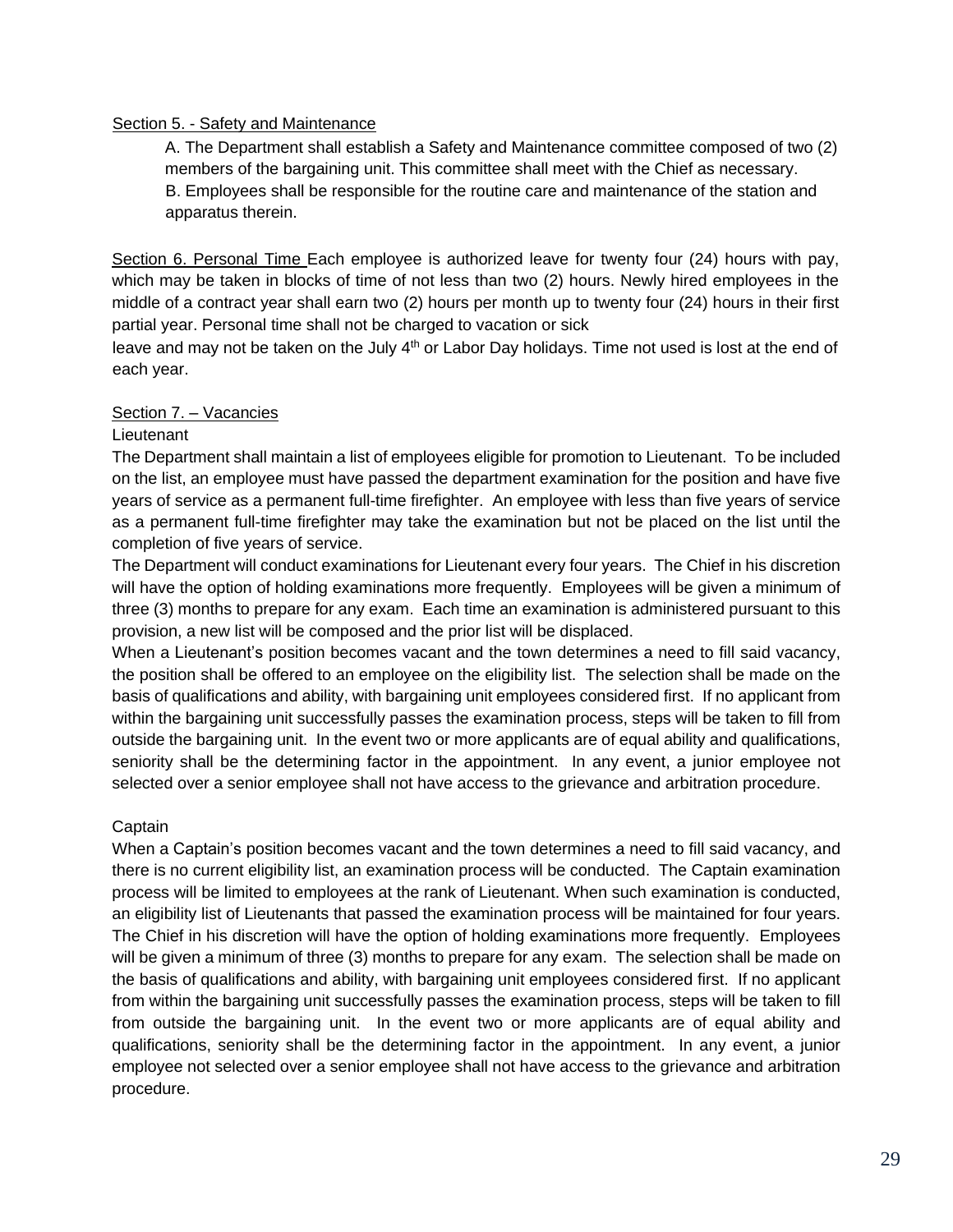#### Section 8. - Details

A. In all cases, the Chief of Department reserves the right to determine whether particular work should be assigned as an extra detail with pay or a regular assignment.

B. Extra details shall be offered to permanent personnel prior to being offered to call personnel.

C. Details shall be offered on a rotating basis; however, the Chief of Department may offer a particular detail to a particular employee where special circumstances warrant.

D. With the exception of Town of Chatham and Chatham Public Schools which shall have a three (3) hour minimum, and pumping details for the purpose of removing water from basements, etc., which shall be a two (2) hour minimum, all details shall be a minimum of four (4) hours. With the exception of Town of Chatham details which shall be compensated at the individual employees overtime rate, details shall be paid the overtime rate of top step Captain/Paramedic.

Section 9. - Personnel Evaluation The Town and the bargaining unit agree to work together to establish a personnel evaluation system for the periodic evaluation of performance. The goal of this evaluation shall be to keep employees appraised of their overall job performance as it pertains to meeting the goals of the Fire Department, to point out areas of weakness in training, education and work habits, and to outline suggested personal and career enhancement and enrichment opportunities which may strengthen areas which are perceived to be weak. Repeated negative evaluations may result in training or development requirements or compensation action.

Such appraisal shall take place once a year, shall be reviewed with the employee, and shall allow for written comment from the employee as part of the appraisal. The appraisal shall be considered confidential information. The employee may request that the evaluation be reviewed a second time with a Union Representative present before it is included in the employee's personnel file.

The bargaining unit agrees to participate in the formulation of a Town-wide evaluation system. The bargaining unit will notify the Town within thirty days of the completion of said system if it wishes to reject the system so developed. Failure to notify the Town of a rejection shall be considered acceptance of the system. If the Town-wide evaluation system is rejected, an alternative evaluation system will be developed by the Fire Chief and the bargaining unit.

Section 10. - AIDS/Hepatitis B. Testing The Town will provide tests for all current employees and any new employees for the HIV and Hepatitis B virus. The Town will provide counseling services prior to the commencement of said tests. All employees shall file a copy of the Exposure Report with the Chief within twenty-four hours after any suspected contact. Said Exposure Report shall become part of the employee's file. The Town shall also provide annual tests thereafter for both viruses. Should an employee upon retest be diagnosed as being infected with either virus, said infection shall be presumed to have been suffered in the line of duty if the initial test shows no presence of the virus and there was evidence of exposure documented by the presence of an Exposure Report in the employee's file. Failure of the employee to participate in any phase of this testing program shall preclude any presumption of infection having been suffered.

The Town shall provide tetanus inoculations and keep them current, as medically required, and shall continue to offer TB (tuberculosis) testing.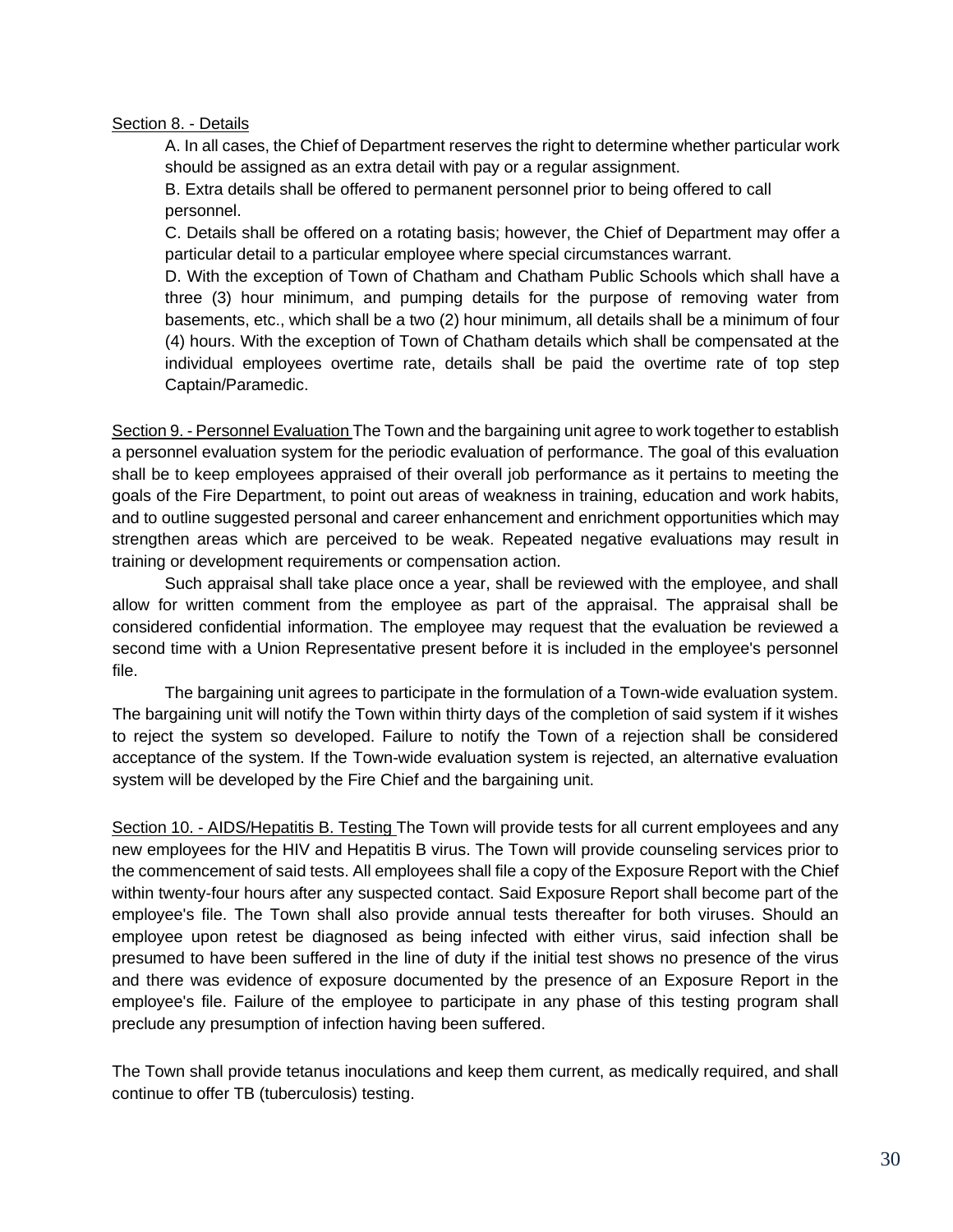Section 11. – Officers' Meetings There shall be quarterly Captain's meetings on the second Tuesday of each quarter, scheduled by the department. The agenda will be jointly developed by the Captain's and the Chief two weeks before each meeting.

#### Section 12 - Wellness Program

Wellness Time - This program is established effective 7/1/05 and provides an incentive for firefighters to improve and/or maintain physical conditioning appropriate to carry out their essential duties. A firefighter who completes 50 hours of physical conditioning during any one of the three time periods listed below and provides an attendance document from a legitimate health facility that certifies completion of such time is eligible for Wellness Time. Wellness Time documentation must be submitted to the Deputy Fire Chief.

The three 17-week periods are as follows:

July 1 - October 31 November 1 - February 28 (in leap year February 29) March 1 - June 30

This agreement allows a firefighter his/her choice of a day shift (10 hours) or night shift (14 hours) of wellness time for the successful completion of 50 hours of physical conditioning over a 17-week period. There are three 17-week periods in a year. Wellness time earned in a 17-week period must be used in the next 17-week period. There is no accumulation of Wellness Time. There will be no time allowed for partial completion of this program. Membership at a legitimate health facility is the responsibility of the firefighter. The opportunity to earn Wellness Time occurs during an individual's off-duty time and no on-duty time is allocated for this program.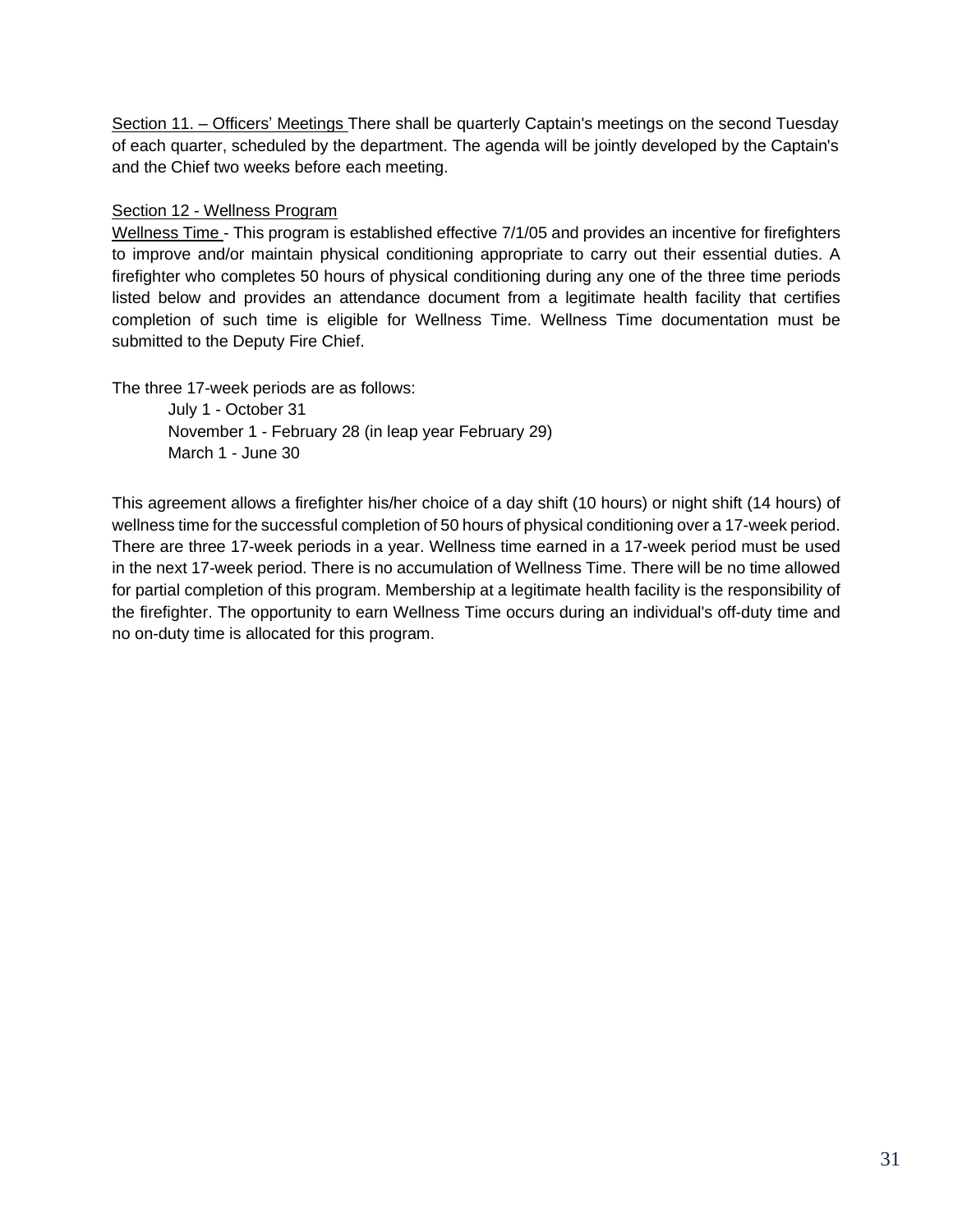## **ARTICLE XXIII EMPLOYEE PERSONNEL FILES**

Section 1. No material originating from and/or prepared by the Employer relating to an employee's conduct, service, character or personality shall be placed in the employee's personnel file unless the employee has had the opportunity to read the material. This same requirement shall apply to material originating from a source other than the Employer concerning the conduct, service, character or personality of an employee except where said personnel record includes information of a personal nature about a person other than the employee and disclosure of the information would constitute a clearly unwarranted invasion of such other person's privacy. After being shown the material, the employee shall acknowledge that he/she has read it by affixing his/her signature on an attachment to be filed with the material stating that such signature does not necessarily indicate agreement with the contents of the material, but merely that the employee has read it.

Section 2. Where the employee disagrees with the material placed in the personnel file, the employee shall have a right to answer said material and have said answer filed along with the material with which he/she disagrees.

Section 3. Any employee shall have the right to examine all material in his/her personnel file by making a request and scheduling an appointment to do so at reasonable times in the presence of the Employer representative responsible for maintaining the personnel files. A copy of any material in the personnel file shall be furnished to the employee upon his/her request.

Section 4. No information will be released to anyone outside of the Management of the Town without the employee's consent except to the extent that the information requested is a public record, e.g., attendance records, compensation, etc.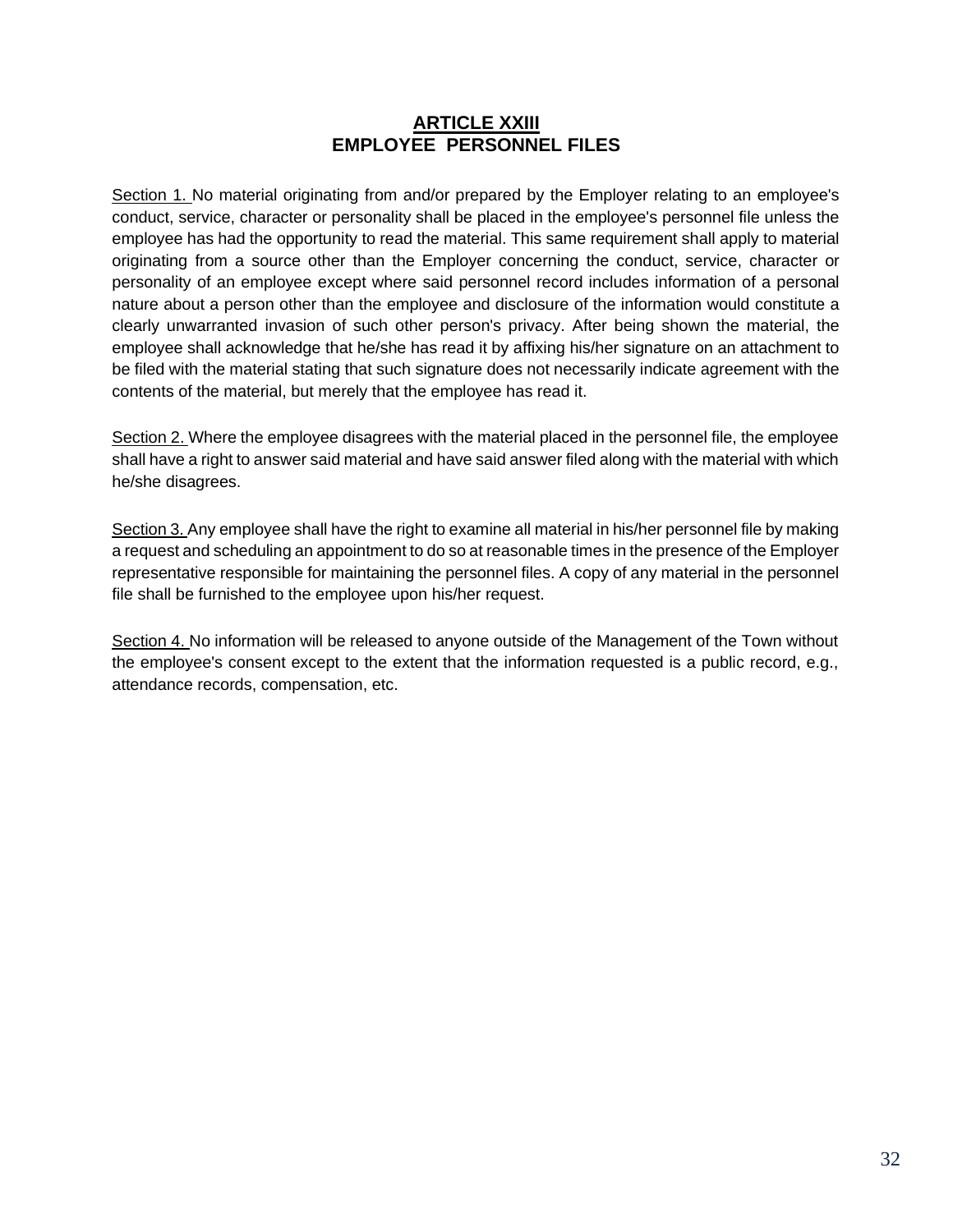## **ARTICLE XXIV LEAVE OF ABSENCE**

Section 1. Employees covered by this agreement, with permission of the Chief, may be permitted an unpaid leave of absence of not more than ninety (90) days.

Section 2. In cases of demonstrated need, employees may, with permission of the Chief, be permitted an unpaid leave of absence for an additional ninety (90) days, total leave not to exceed one hundred eighty (180) days.

Section 3. An unpaid leave in excess of ninety (90) days will be granted only if the employee seeks professional help. The professional must verify contact with the employee to the Chief of Department.

Section 4. Employees granted said leave of absence shall not accrue sick or vacation time while on leave. Time of service for seniority and step raises will be interrupted for the period of the leave. Section 5. The Chief may fill the position vacated during the leave of absence with a qualified person during said period of leave.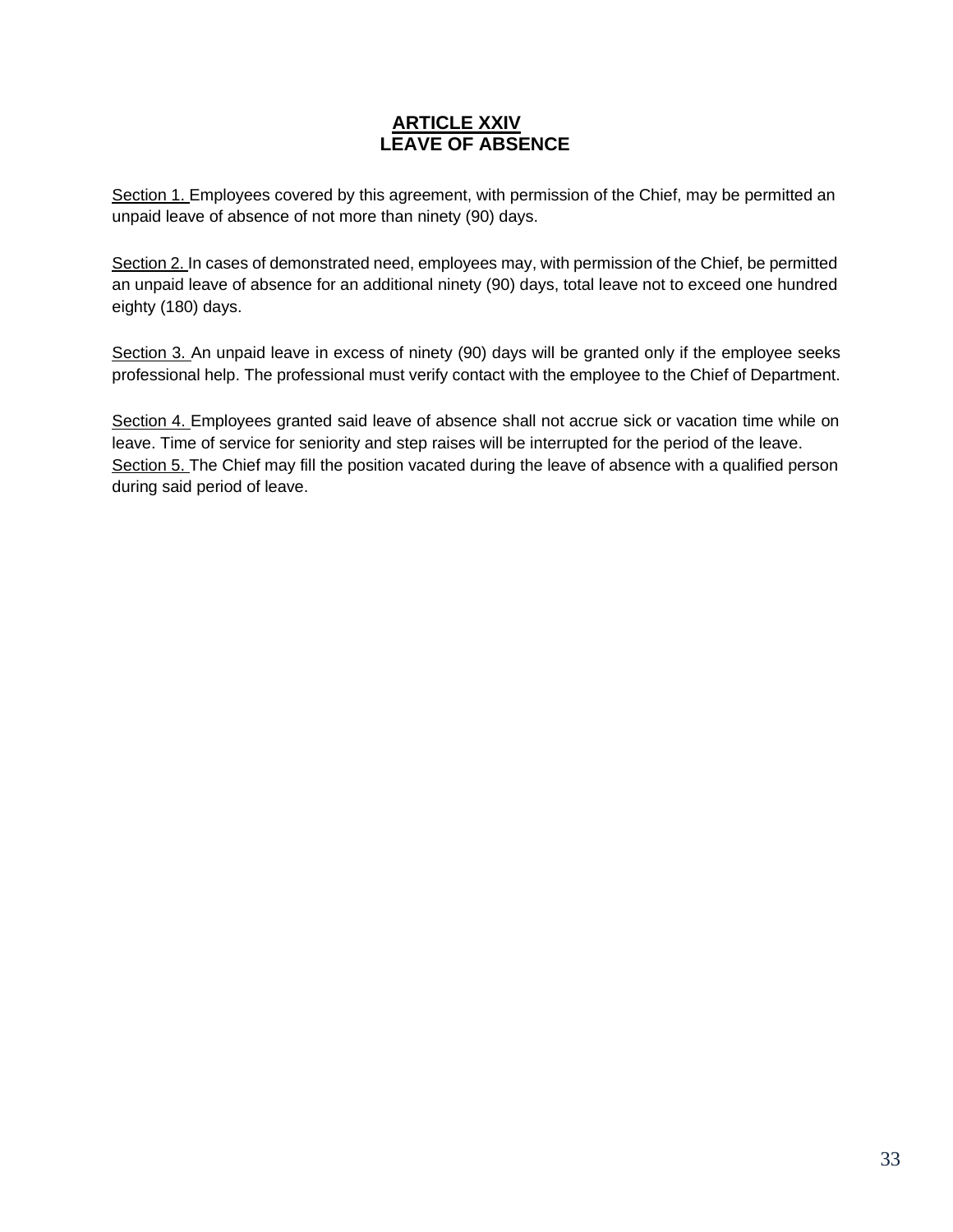### **ARTICLE XXV DURATION**

This contract shall be effective from July 1, 2021 through June 30, 2024.

On or after September 1, 2023, either party shall notify the other of its intention to commence bargaining for a successor agreement, the parties shall proceed forthwith to bargain collectively with respect thereto, and the contract will remain in effect after June 30, 2024 until a successor agreement becomes effective.

This agreement represents the entire Agreement of the parties and may not be reopened except as provided herein during its term.

Executed this  $\frac{30}{100}$  day of  $\frac{50}{100}$  June 2021

FOR: FOR:

**Chatham Permanent Firefighters Assoc. Chatham Select Board IAFF, Local 2712**

Nicholas P Ruggiere

 $\overline{\phantom{a}}$ 

 $\frac{1}{2}$  or  $\frac{1}{2}$  or  $\frac{1}{2}$  or  $\frac{1}{2}$  or  $\frac{1}{2}$ 

 $\Delta$ lean  $\parallel$ . Heaven

 $\frac{1}{2}$   $\frac{1}{2}$   $\frac{1}{2}$   $\frac{1}{2}$   $\frac{1}{2}$   $\frac{1}{2}$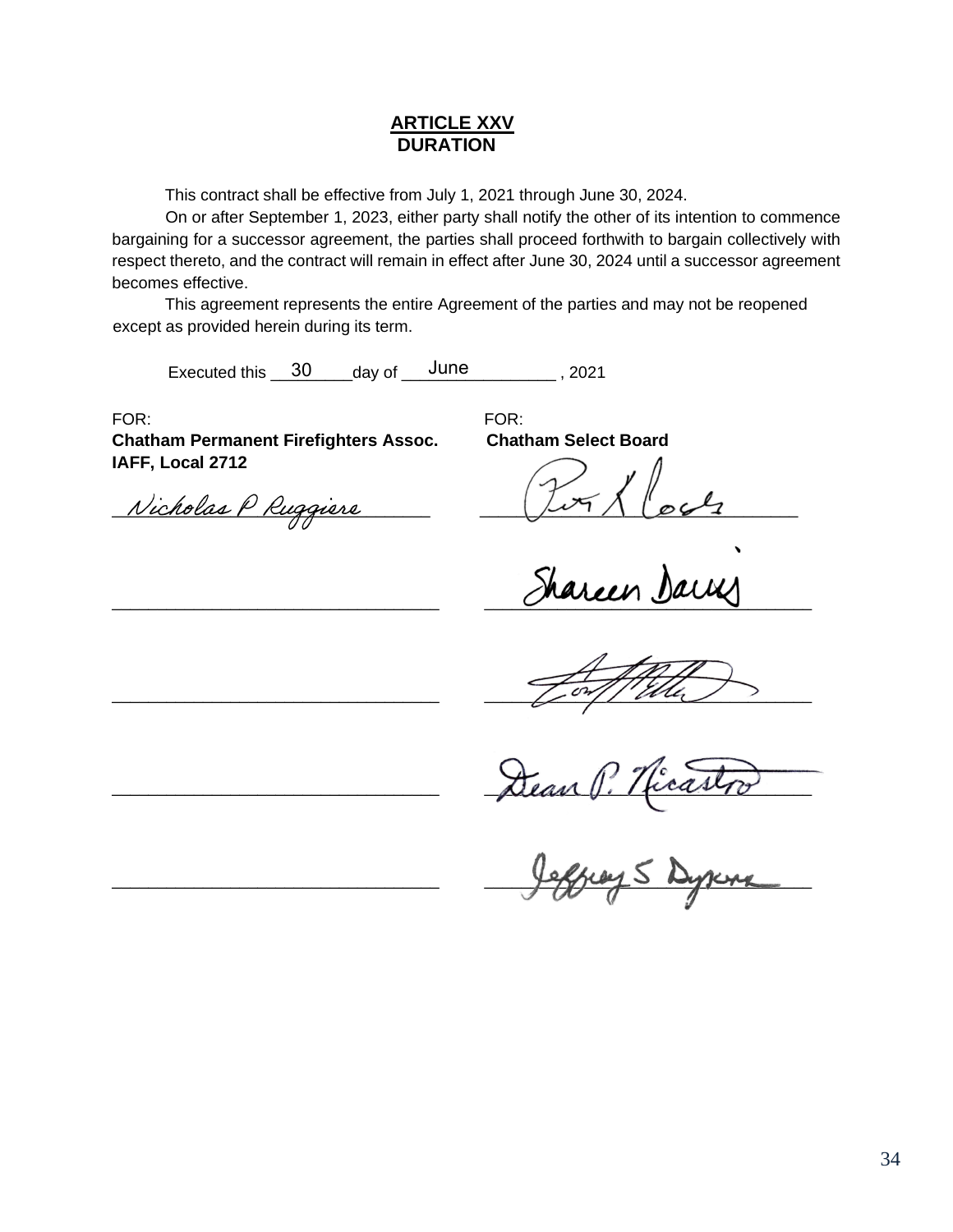## **APPENDIX A**

#### TOWN OF CHATHAM DUES DEDUCTION AUTHORIZATION FORM

To the Town of Chatham Town Treasurer

This is to certify that I, \_\_\_\_\_\_\_\_\_\_\_\_\_\_\_\_\_\_\_\_\_\_\_\_\_\_\_\_\_\_\_\_ , an employee of the Town of Chatham Fire Department, hereby authorize that payroll deductions be made from my salary and remitted to the Chatham Permanent Fire Fighters Association, Local 2712, of the International Association of Fire Fighters, AFL-CIO-CLC, as union dues in the amount of

\$ \_\_\_\_\_\_\_ per month.

Said dues amount shall be remitted to the Union Treasurer in accordance with MGL c. 180, s. 17 A, and the terms of the collective bargaining Agreement between the Union and the Town.

I understand that said monthly deductions will continue to be made unless and until this authorization is withdrawn by me giving at least forty-five (45) days written notice to the Town and Union Treasurer.

Signature

Date: \_\_\_\_\_\_\_\_\_\_\_\_\_\_\_\_\_

\_\_\_\_\_\_\_\_\_\_\_\_\_\_\_\_\_\_\_\_\_\_\_\_\_\_\_\_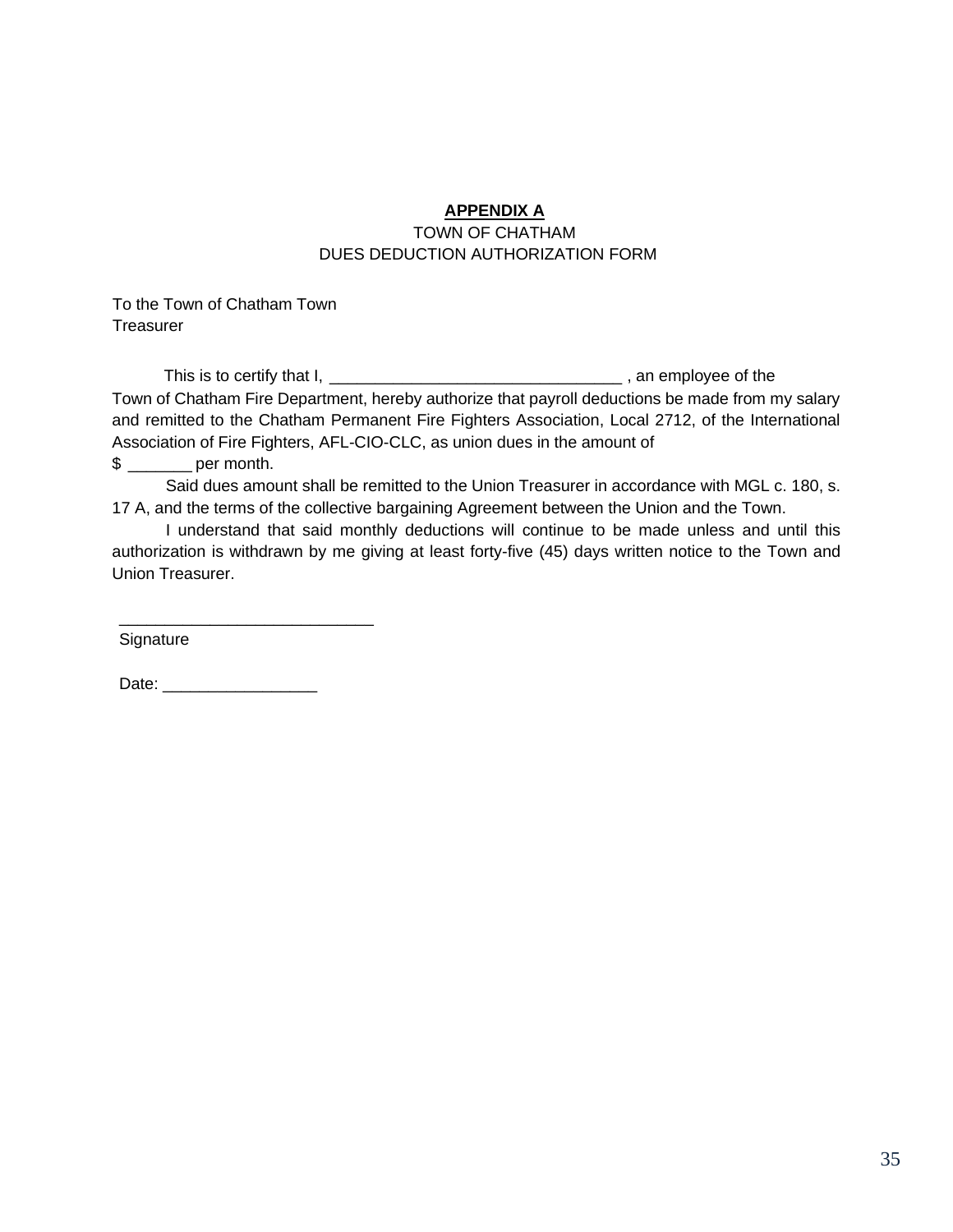## **APPENDIX B UNIFORMS(WORK/DRESS)**

The following items are currently supplied at the time of appointment to the Department and are maintained by the employee from his/her clothing allowance.

3 PAIR WORK PANTS 3 LONG SLEEVE GOLF SHIRTS WITH LOGO & TITLE 3 SHORT SLEEVE GOLF SHIRTS WITH LOGO & TITLE 1 JACKET AND LINER WITH LOGO, TITLE & REFLECTIVE MATERIAL 1 DEPARTMENT BASEBALL CAP 1 PAIR WORK SHOES OR WORK BOOTS Badges, patches, name tags, collar insignia pins Additionally, employees may purchase the following Department approved, items from their clothing allowance: class A uniform; coveralls; rain coat/pants; sweater; hat-winter; belt black;

socks-blue/black; EMT holster and related equipment as prescribed by the Chief.

Items previously supplied and still on hand that do not currently meet these specifications may continue to be worn if serviceable or the newer items may be purchased from their clothing allowance.

#### PROTECTIVE CLOTHING/GEAR

The following are items supplied and maintained by the Department. Items on hand that, do not currently meet these specifications or subsequently Departmentally approved higher standards shall have priority in replacement consistent with their condition and availability of funds.

 Turnout coat pair Turnout Pants 1 Helmet pair short boots set suspenders pair gloves

WOOL GLOVES WILL BE MADE AVAILABLE PERSONNEL WHO WISH THEM All protective clothing to be prescribed by the Chief of Department; any purchase of protective clothing shall offer a minimum level of protection no lower than the NFPA 1500 standard. Upon successful completion of their probationary period, employees shall be provided with a second set of protective clothing as outlined above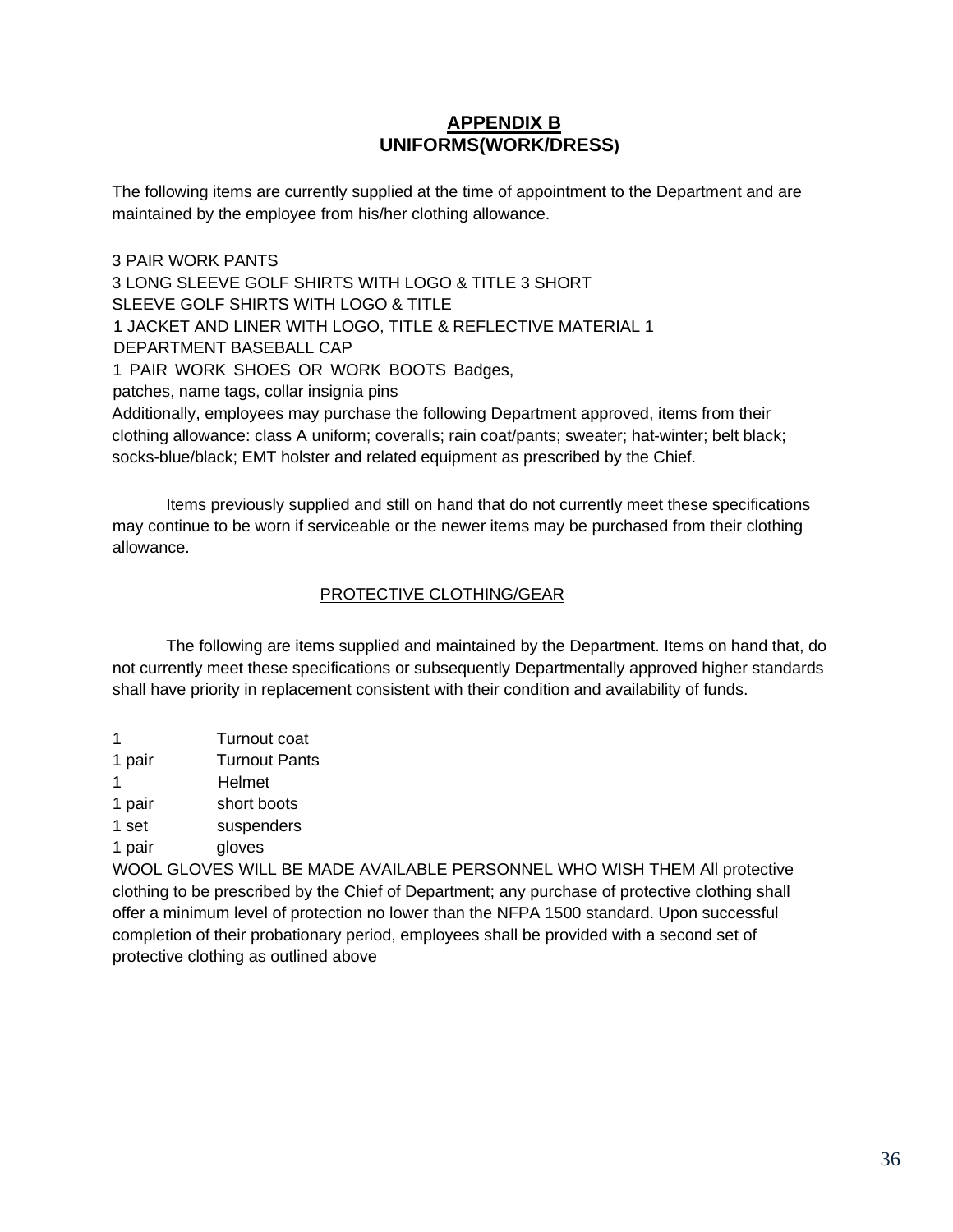## **APPENDIX C GROUP CHANGES**

Group changes will be carried out in the following manner:

| Employee gains one extra day off.                              |                   |                |              |                |                                  |                |                     |           |             |                |
|----------------------------------------------------------------|-------------------|----------------|--------------|----------------|----------------------------------|----------------|---------------------|-----------|-------------|----------------|
| Groups Working                                                 | $1 \quad 2$       |                | $\mathbf{1}$ |                | $2 \quad 3 \quad 4$              |                | $3 \quad 4 \quad 1$ |           | $2^{\circ}$ | $\mathbf{1}$   |
|                                                                |                   |                |              |                |                                  |                |                     |           |             |                |
|                                                                |                   |                |              |                |                                  |                |                     |           |             |                |
|                                                                |                   |                |              |                |                                  |                |                     |           |             |                |
|                                                                |                   |                |              |                |                                  |                |                     |           |             |                |
|                                                                |                   |                |              |                |                                  |                |                     |           |             |                |
|                                                                |                   |                |              |                |                                  |                |                     |           |             |                |
| Neutral transition: employee neither gains nor loses days off. |                   |                |              |                |                                  |                |                     |           |             |                |
| Group Working                                                  | $1 \qquad \qquad$ | 2              |              | 3 <sup>7</sup> | $\overline{4}$                   | $3 \quad 4$    |                     | $1 \quad$ | $2^{\circ}$ | $\mathbf{1}$   |
|                                                                |                   |                |              |                |                                  |                |                     |           |             |                |
|                                                                |                   |                |              |                |                                  |                |                     |           |             |                |
|                                                                |                   |                |              |                |                                  |                |                     |           |             |                |
|                                                                |                   |                |              |                |                                  |                |                     |           |             |                |
|                                                                |                   |                |              |                |                                  |                |                     |           |             |                |
|                                                                |                   |                |              |                |                                  |                |                     |           |             |                |
|                                                                |                   |                |              |                |                                  |                |                     |           |             |                |
|                                                                |                   |                |              |                |                                  |                |                     |           |             |                |
| Emplovee gains one extra day off.                              |                   |                |              |                |                                  |                |                     |           |             |                |
| Group Working                                                  | $1 -$             | $\overline{2}$ | $1 \quad 2$  |                | 3 <sup>1</sup><br>$\overline{4}$ | 3 <sup>7</sup> | $\overline{4}$      | $1\quad2$ |             | 1 <sub>2</sub> |
|                                                                |                   |                |              |                |                                  |                |                     |           |             |                |

Employee Status W 0 0 0 0 W 0 W 0 0 0 0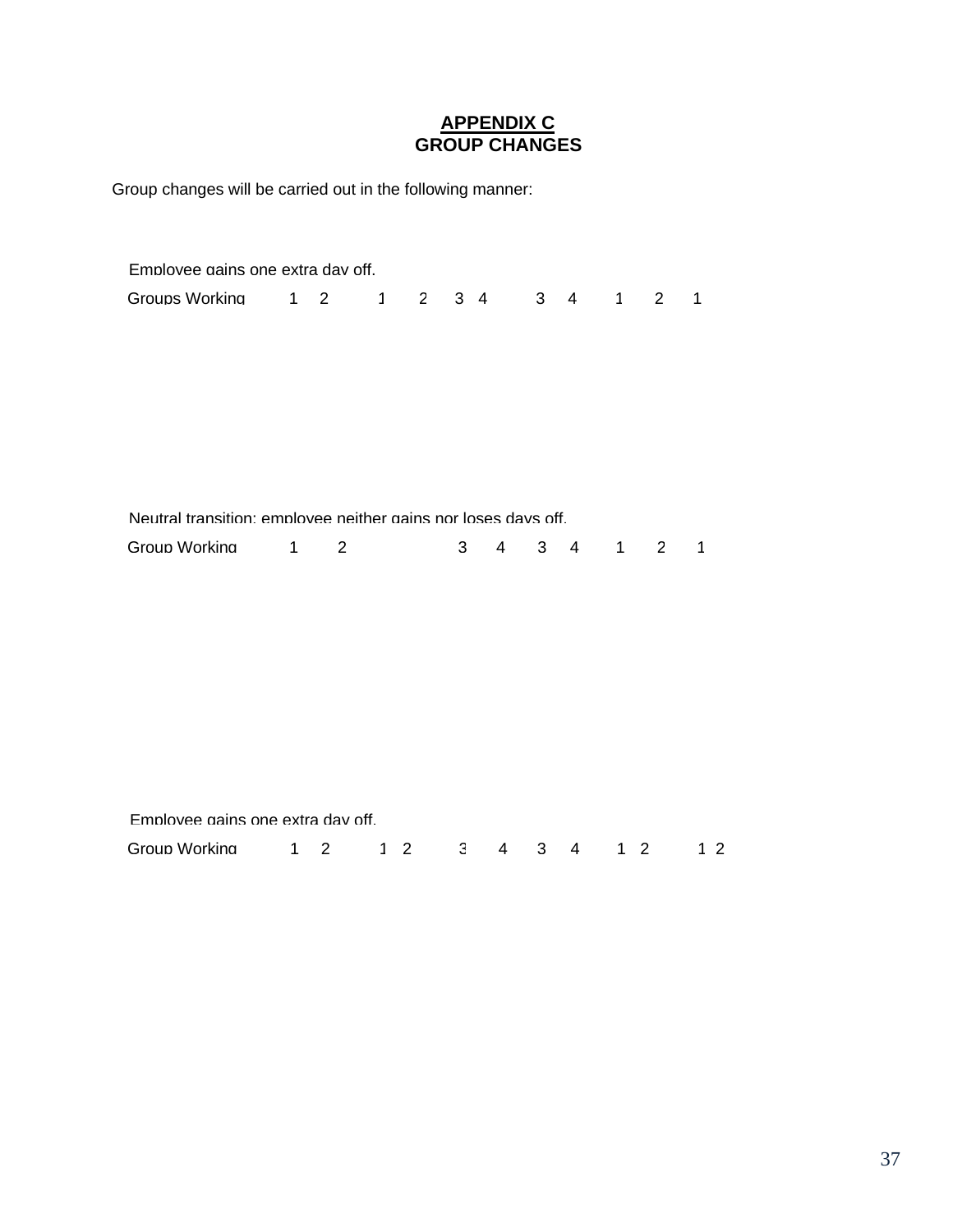| Group 2 to Group 1 |  |  |                                       |  |                 |  |
|--------------------|--|--|---------------------------------------|--|-----------------|--|
|                    |  |  |                                       |  |                 |  |
| compensation.      |  |  |                                       |  |                 |  |
| Group Working      |  |  | 4    3    4    1    2   1   2   3   4 |  | $3\overline{4}$ |  |
|                    |  |  |                                       |  |                 |  |

## **Group 4 to Group 1**

**Group 4 to Group 3**

Group 2 to Group 3

Employee works extra unpaid day or night tour, suggested at \*. Schedule shown is presumptive schedule unless chosen differently by mutual agreement.

| Group Working          |   |             |   |  | 4   3   4   1   2   1   2   3 |                |                       | $-4$                    | $3 \quad 4$ | $\sim$ |
|------------------------|---|-------------|---|--|-------------------------------|----------------|-----------------------|-------------------------|-------------|--------|
|                        |   |             |   |  |                               |                | 2 1 2 3 4 3 4 1 2 1 2 |                         |             |        |
| <b>Employee Status</b> | W | $\mathbf 0$ | W |  | $0 \quad 0 \quad W^*$         | $\overline{0}$ | O                     | $\overline{\mathbf{0}}$ | $O$ 0       | W      |